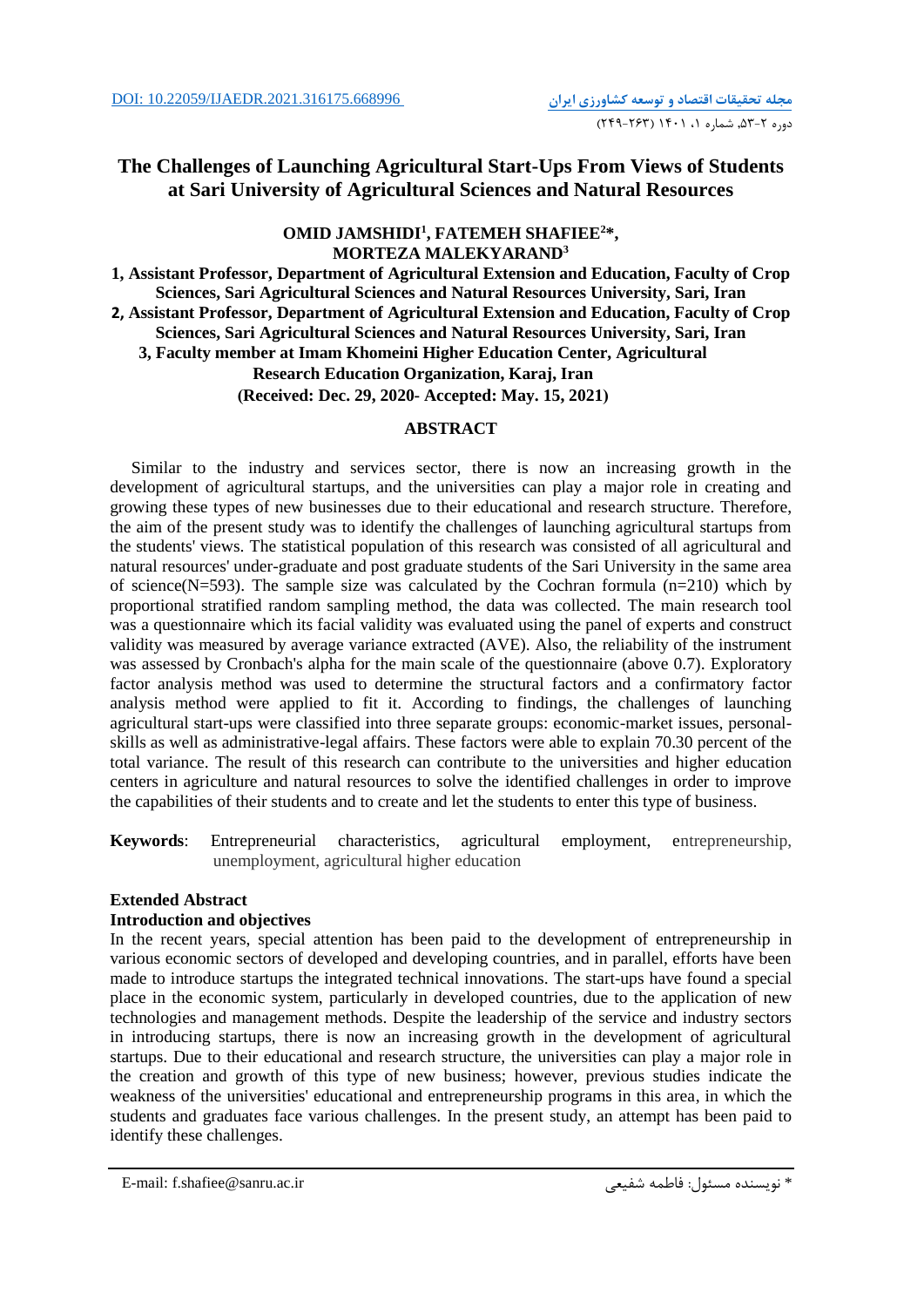#### **Methodology**

The statistical population of the study consisted of under-graduate and post-graduate students of the Sari University with the discipline of Agricultural Sciences and Natural Resources. Using Cochran's formula, a sample of 210 students were selected by the proportional random sampling method. The instrument used for data collection was a questionnaire which was developed by the researchers. A pilot study with 30 numbers of the questionnaires was conducted to determine the reliability of the research tool the Cronboch's alpha was measured and revealed that different parts of the questionnaire were suitable for study. The construct validity and the composite reliability of the research instrument were tested by estimation of the measurement model and were satisfied after necessary corrections. The collected data were analyzed through using the  $SPSS_{26}$  and  $LISTEL_{8.8}$  softwares. A structural equation model was used to measure the challenges of starting agricultural start-ups. Exploratory factor analysis method was used to identify agricultural start-ups' structural factors and challenges; while, the confirmatory factor analysis method and structural equation modeling were used to fit it.

#### **Finding and Discussion**

The results showed that 65.7 percent of the participants were female students and 34.3 percent of them were male. Also, 79 percent of the students were under-graduates; while, 21 percent of them were postgraduates. In this study, 30 percent of the students had no working experience and only 29 percent of them had agriculture and business experience. In response to the question of whether you have participated in entrepreneurship and start-up training courses, about 86.5 percent of participants answered no and only 13.5 percent replied yes. The results showed that the challenges of launching agricultural start-ups were classified into three groups: economic-market issues, personal-skills as well as administrative-legal issues. These factors were able to explain 70.30 percent of the total variance. The second-order confirmatory factor analysis conducted based on the structural equations of start-up business challenges, showed the following results:

Firstly, the challenge of "Lack of skills in starting a start-up business (lack of appropriate skills and experience)" with a load Factor 1.04, was highlighted as the most important factor in structure formation among the individual-skill challenges., Also, the challenge of "high risk and financial risk of start-up agricultural businesses and natural resources", with a factor load of 0.85 was recognized as the most important factor in structure formation among the economic-market challenges. Finally, the challenge of "lack of specific government's trustworthy parties and sponsors in the field of start-up businesses in agriculture and natural resources" with a factor of 0.97 was distinguished as the most important factor in structure formation among the legaladministrative challenges.

### **Conclusion and suggestions**

Higher education should pay serious attention to improving students' entrepreneurial status in order to empower them. Empowering students and training them to become professional, innovative and capable individuals who have the ability to start a business requires a comprehensive and effective training program. Hence, the results of this research can contribute to the universities and higher education centers in agriculture and natural resources to solve the identified challenges in order to improve the capabilities of their students and to create and let them enter this type of business. Therefore, following suggestions are given:

• Reducing the risk of students' entrepreneurial and productive activities by providing them initial facilities to start a business.

 Activation of a career and business counseling center at the university with the help of experienced consultants and mentors.

 Changing the theoretical evaluation system to a practical assessment system of and entrepreneurial activities.

• Helping students to commercialize their entrepreneurial achievements and to reduce their risks.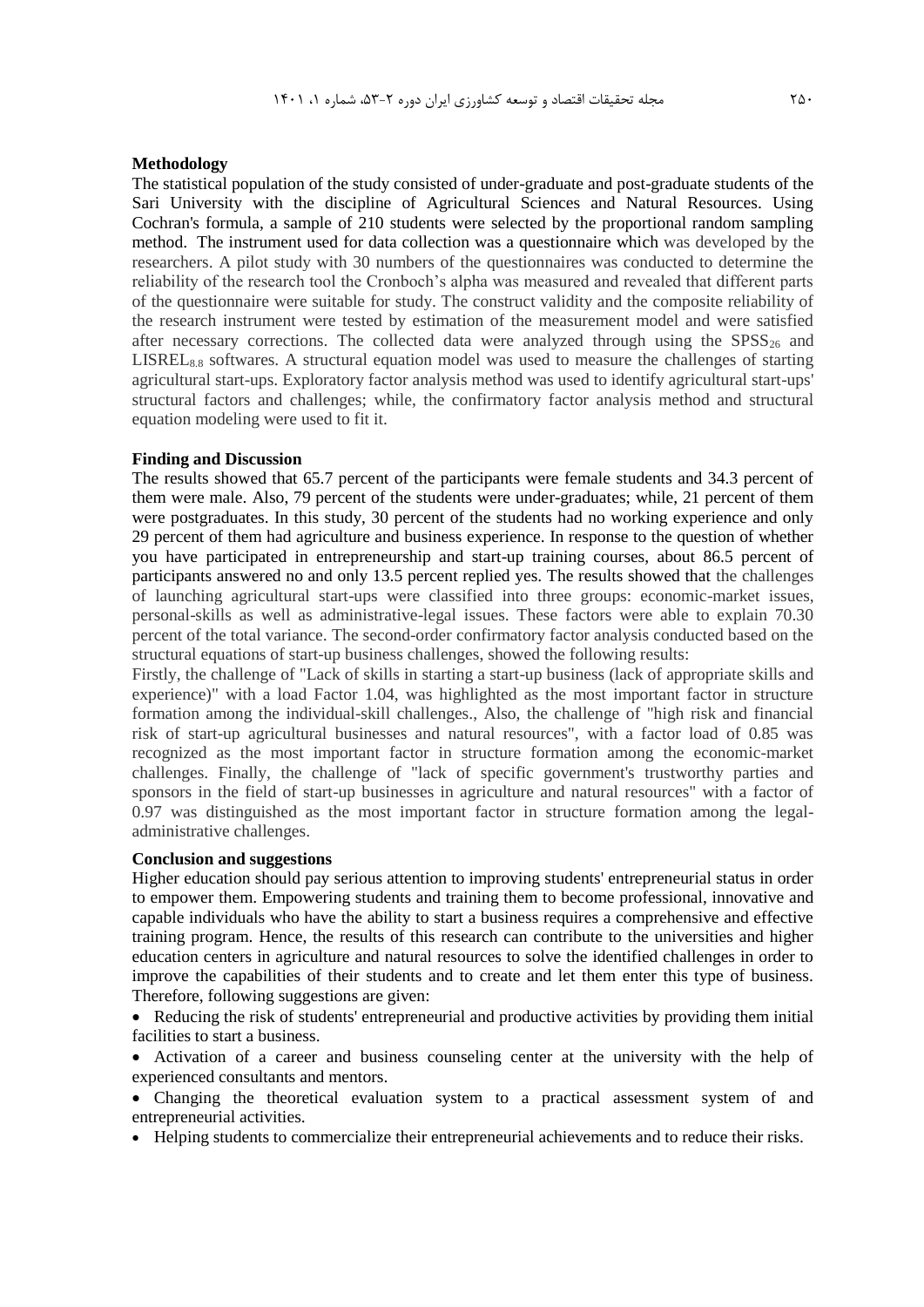# **تحلیل چالشهای راهاندازی کسبوکارهای نوپای کشاورزی از دیدگاه دانشجویان دانشگاه علوم کشاورزی و منابعطبیعی ساری**

امید جمشیدی' ، فاطمه شفیعی<sup>2\*،</sup> مرتضی ملک یارند<sup>۳</sup>

**،1 استادیار گروه ترویج و آموزش کشاورزی، دانشکده علوم زراعی، دانشگاه علوم کشاورزی و منابع طبیعی ساری، ساری، ایران ،2 استادیار گروه ترویج و آموزش کشاورزی، دانشکده علوم زراعی، دانشگاه علوم کشاورزی و منابع طبیعی ساری، ساری، ایران ،3 عضو هیئت علمی مرکز آموزش عالی امام خمینی)ره(، سازمان تحقیقات، آموزش و ترویج کشاورزی، کرج، ایران )تاریخ دریافت: -99/10/9 تاریخ تصویب: 1400/2/25(**

**چکیده**

**همانند بخش صنعت و خدمات، هماکنون رشد فزایندهای در توسعه استارتاپهای کشاورزی وجود دارد و دانشگاهها بهدلیل ساختار آموزشی و پژوهشی خود میتوانند سهم عمدهای در ایجاد و توسعه این نوع از کسبوکارهای جدید داشته باشند. از اینرو، هدف تحقیق حاضر شناسایی چالشهای راهاندازی استارتاپهای کشاورزی از دید دانشجویان بود. جامعه آماری تحقیق را 539 نفر از دانشجویان سال آخر کارشناسی و دانشجویان کارشناسی ارشد دانشگاه علوم کشاورزی و منابعطبیعی ساری تشکیل دادند که با استفاده از فرمول کوکران نمونهای 210 نفره به روش تصادفی با انتساب متناسب انتخاب و دادهها از آنها جمعآوری شد. ابزار اصلی تحقیق پرسشنامه بود که روایی ظاهری آن با استفاده از نظر پنل متخصصین و روایی سازه از شاخص میانگین واریانس استخراج شده )AVE )استفاده شد. پایایی ابزار نیز بهوسیله آلفای کرونباخ برای مقیاس اصلی پرسشنامه )باالتر از 0/7( مورد سنجش قرار گرفت. در این تحقیق برای تشخیص عاملهای سازه چالشهای کسبوکارهای نوپای کشاورزی از روش تحلیل عاملی اکتشافی و برای برازش آن از روش تحلیل عاملی تأییدی استفاده شد. نتایج نشان داد که چالشهای راهاندازی استارتاپها در سه گروه چالشهای اقتصادی-بازاری، فردی-مهارتی و اداری-قانونی دستهبندی شدند و توانستند 70/3 درصد از واریانس کل را تبیین کنند. دانشگاهها و مراکز آموزش عالی کشاورزی و منابع طبیعی میتوانند با استفاده از نتایج این تحقیق و حل چالشهای شناساییشده به بهبود توانمندیهای دانشجویان خود در جهت ایجاد و ورود به این نوع کسب و کارها بپردازند.** 

**واژههای کلیدی: ویژگیهای کارآفرینانه، اشتغال کشاورزی، کارآفرینی، بیکاری، آموزش عالی کشاورزی**

#### **مقدمه**

کسبوکارهاي نوپا )استارتاپها( بهطور سنتی به- عنوان منبع مهم نوآوري ديده میشوند و اين نوآورهاي اغلب پیامدي از بهکارگیري دانش منتج از دانشگاهها و

مراجع تحقیقاتی است (Van Stijn et al., 2018). هدف اين شرکتها، توجه به دستاوردهاي پژوهشی با نگاه دانشی و فناورانه از فرايند تولید تا بازار، پاسخگويی به نیازهاي اجتماعی و واگذاري فناوري به صاحبان ايده در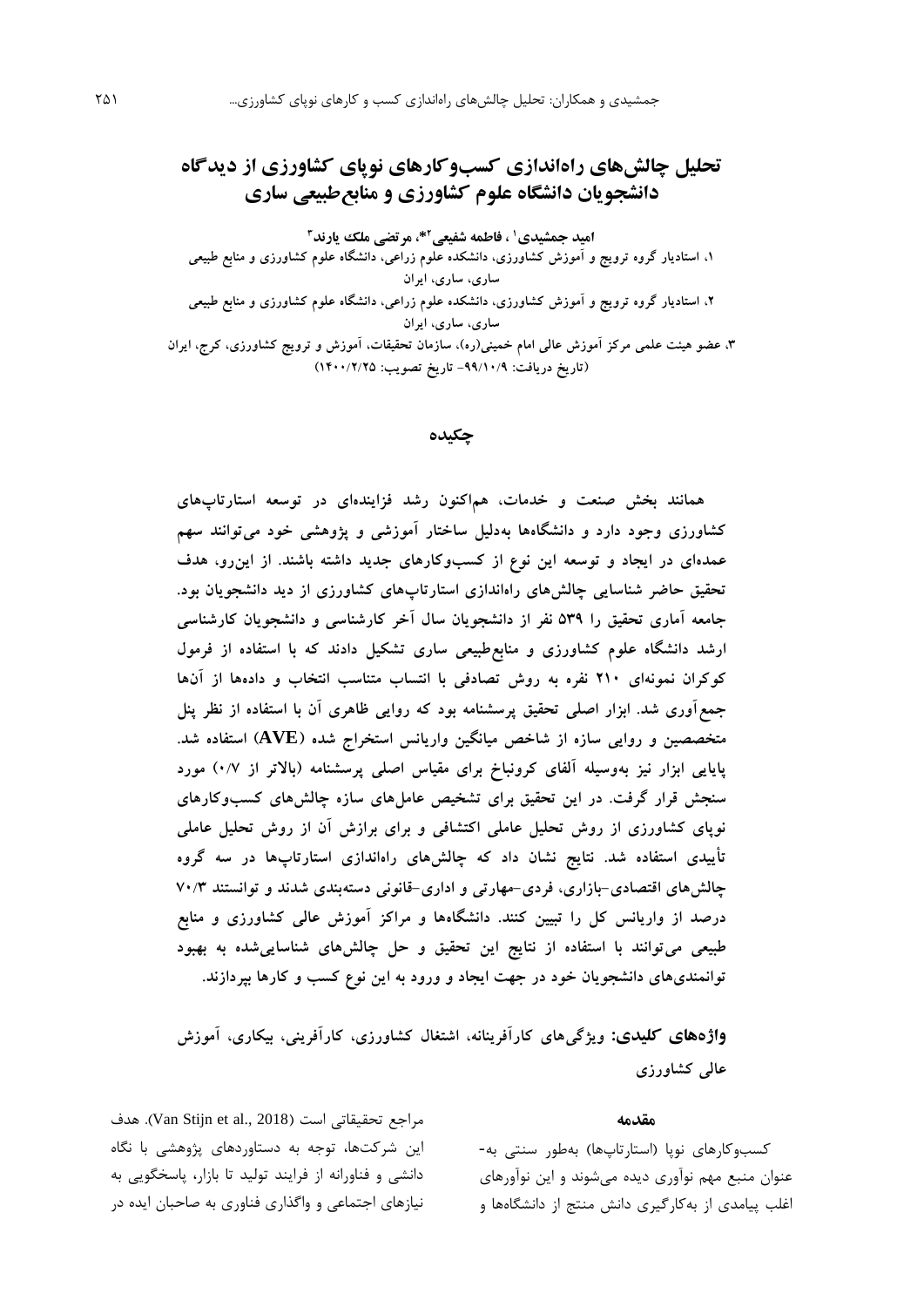محیطهاي اجتماعی- اقتصادي است. بر اساس تعريفهاي انجام شده کسبوکار نوپا (استارتاپ)، يک سازمان موقت است که با هدف ايجاد يک مدل کسبو- کار تکرارپذير و مقياس پذير بهوجود آمده است ( ,Rise 2011(. اين نوع از کسبوکارها، حول ايدههاي نوآورانه و خالقانه بنا میشوند. در واقع، افرادي خوشفکر با ايدههاي نو در جستجوي روشهايی براي کسب درآمد از آن ايده و تولید انبوه محصوالت يا خدمات مبتنی بر آن ايده هستند )2018 ,Ahmadvand & Nadafi). يک کسبوکار نوپاي موفق، قابلیت رشد بیشتري نسبت به يک شرکت بالغ دارد، يعنی میتواند با سرمايه کمتر، نیروي کار يا زمینه رشد بیشتري نسبت به شرکتهاي قديمی را دارا باشد )2012 ,Blank).

از آنجايی که مطابق با گزارش OECD، بحران بیکاري جوانان به يکی از چالشهاي قرن تبديل شده است )2018 ,Martin). در کشور ايران نیز پیشبینیهاي انجامشده توسط سازمان برنامه و بودجه در راستاي مقابله با معضل بیکاري، بیانگر آن است که تا سال 1399 الزم است ساالنه 955 هزار شغل جديد در کشور که( Plan and Budget Organization, 2018 شود ايجاد اين امر خود نیازمند توسعه هرچه بیشتر کارآفرينی خصوصاً در بین فارغ التحصیالن دانشگاهی است. بنابراين، با توجه به وجود نرخ باالي بیکاري در کشور و چشمانداز افزايش تعداد جويندگان کار، به ويژه جوانان و دانشآموختگان دانشگاهی، اتخاذ سیاستهاي ويژه براي ايجاد فرصتهاي شغلی جديد در کنار حفظ فرصتهاي شغلی موجود ضرورتی اجتناب ناپذير است. بهطوريکه اختصاص بندالف تبصره 18 قانون بودجه کل کشور در سالهاي 1397 و 1398 به برنامه تولید و اشتغال و همچنین، در دستور کار قرار دادن حمايت و تدوين برنامههاي تولید و اشتغال در سالهاي 1399 و 1400 بهمنظور افزايش اشتغال در چارچوب حمايت از تولید به وسیله دولت گواهی بر اين ادعاست ) Budget and Plan 2019 ,Organization). مطابق با پیشبینیهاي انجام شده سازمان برنامه و بودجه در راستاي مقابله با معضل بیکاري، تا سال 1399 الزم است ساالنه 955 هزار شغل جديد در کشور ايجاد شود ) Budget and Plan 2018 ,Organization). ايجاد چنین حجمی از مشاغل

درچنین بازه کوتاه زمانی تنها از طريق راهحلهايی مثل جذب سرمايهگذاري خارجی، ايجاد محدوديت در واردات و يا تأمین مالی بنگاههاي راکد و نیمه فعال امکانپذير Vice –presidency for science and ( بود نخواهد 2018 ,technology)، بلکه براي دستیابی به اين هدف توسعه کارآفرينی و تقويت کسبوکارهاي نوپا مبتنی بر خالقیت، نوآوري و فناوري ضروري است. امروزه در اقتصادهاي کشورهاي توسعه يافته دنیا کسبوکارهاي بزرگ و کوچک منتج از نوآوري بخش مهمی از اقتصاد و  $Kureth, 2015;$  ) بازار را به خود اختصاص داده است .)Warsta and Seppanen, 2008

اما با توجه به گزارش منتشر شده انجام کسب و کار و اصالحات براي ايجاد شغل بانک جهانی براي سال 2020 نشان میدهد که امتیاز کشور ايران 58,5 در میان ساير کشورها است. همچنین، با توجه به اين گزارش و امتیاز مذکور سرعت انجام اصالحات کشور در خصوص ايجاد شغل نسبت به ساير کشورهاي جهان کمتر بوده و موجب شده جايگاه بین المللی کشور ايران نسبت به سال ٢٠١٨، علی رغم افزايش امتياز به (٥۶٫۴٨ به 58,5( سه رتبه تنزل و از رتبه 124 در بین 190 کشور به رتبه 127 در سال 2020 نزول يابد World( (2020 ,Bank. از طرف ديگر، با توجه به گزارش ديدبان 2 کارآفرينی جهانی )GEM )جايگاه ايران از نظر نرخ نرخ فعالیتهاي کارآفرينانه تازه کار )از سن 18 تا 64 سالگی) در میان کشورهای جهان بهطورکلی و بهطور ويژه در میان کشورهاي خاورمیانه و آفريقا مناسب نبوده و حدود 11 درصد است (Bosma et al., 2020).

1

همچنین، با توجه به آمارنامه مرکز آمار ايران طی سالهاي 1385-1397 ، جمعیت بیکار داراي تحصیالت عالی از 374 هزار نفر به 1389 هزار نفر افزايش يافته است. نرخ بیکاري متناظر با داده هاي مذکور حاکی از افزايش شديد بیکاري دانشآموختگان دانشگاهی است و نرخ بیکاري جمعیت داراي تحصیالت دانشگاهی کشور زنان تقريباً دو برابر اين رقم در بین مردان داراي تحصیلات دانشگاهی است ( Plan and Budget

 $\overline{a}$ 

<sup>1</sup>. Doing Business Reforming to Create Jobs

<sup>2.</sup> Global Entrepreneurship Monitor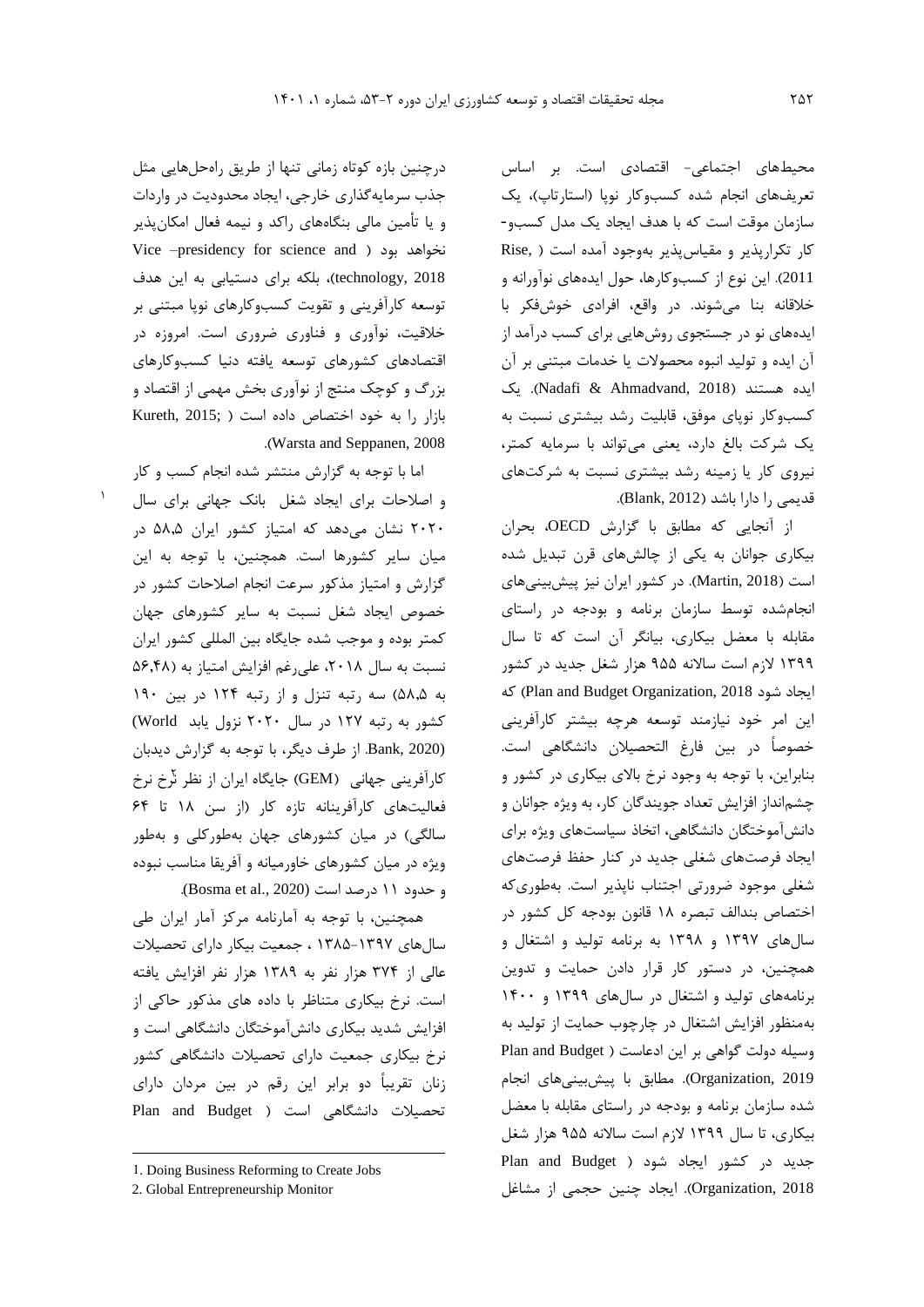2018 ,Organization). در استان مازندران نیز اين نرخ بیکاري7/6 درصد در سال 1399بوده است .(Mohammadi, 2021)

بنابراين، میتوان گفت که يکی از مهمترين اقدامات برنامهريزان، مجريان و سیاستگذاران راه اندازي، حمايت و توسعه کسبوکارهاي نوپا در ايران و مجهز و تقويت کردن دانشآموختگان دانشگاهی بهطور اعم و دانشآموختگان دانشگاهی بخش کشاورزي و منابع طبیعی بهطور اخص به عنوان طیف وسیع بیکاران به دانش، مهارت و امکانات مورد نیاز براي راهاندازي کسب و کارهاي نوپا است چرا که ماهیت رشتههاي اين گروه از دانشآموختگان دانشگاهی با ايجاد کسبوکارهاي نوپا سازگارتر است. از طرفی ديگر، مطالعات مختلف بر اهمیت يکپارچه کردن آموزش کارآفرينی درآموزش عالی تأکید دارند، بهطوري که دانشگاههاي قرن بیستو- يکم میتوانند به موتورهاي مهم توسعه فناوري و رشد اقتصادي تبديل شوند (Boldureanu et al., 2020). در حقیقت، نظام آموزش عالی کشاورزي که عامل اصلی تربیت نیروي انسانی متخصص بخش کشاورزي و منابع- طبیعی است براي جا نماندن از تغییرات سريع جهانی و بقا و رشد در اين عرصه و نیز حل معضل بیکاري دانشآموختگان اين بخش بايد به سرعت و با هدف گذاري درست حرکت کند (Bakan et al., 2020). در ادامه، به بررسی پژوهشهايی در اين خصوص پرداخته شده است تا چارچوب مفهومی پژوهش سازماندهی شود.

مطالعه )2020 .,al et Ahmadkhani )نشان داد که موانع فردي از جمله يک بعدي بودن افراد، موانع آموزشی از جمله جدايی صنعت و دانشگاه، موانع محیطی از جمله نبود بازار مناسب و وضعیت اقتصادي جامعه، موانع مالی از جمله مشکل تامین سرمايه، موانع نگرش جامعه از جمله عدم اعتماد به جوانان، و نبود مهارتهاي ارتباطی موانع اصلی کارآفرينی و راهاندازي کسب و کار بین دانشجويان بودند.

نتايج مطالعهاي نشان داد که چهار عامل محتوا، روش تدريس، صالحیتهاي مدرسان و مشخصههاي فراگیران اثر مثبت و معنیداري بر توسعه مهارتهاي کارآفرينانه در دانشجويان داشتند و 51 درصد از

واريانس متغیر وابسته را تبیین کردند ) & Rezaei .)Mirikaram, 2018

Fallah Haghighi et al., ( محققان ،مطالعهاي در 2018( به بررسی موانع راهاندازي کسب و کار در دانشگاههاي ايران پرداخته و به اين نتیجه رسیدهاند عدم عالقه و انگیزه دانشگاهیان، ضعف در برنامهريزي آموزشی، مشکالت ساختاري و ضعف در روابط با ديگر بخشهاي اقتصاد و فرهنگ نامطلوب کارآفرينی در دانشگاهها مهمترين موانع توسعه کارآفرينی هستند.

نتايج مطالعهٔ پژوهشی (Kashani et al., 2017) دربارة عوامل موثر بر مهارتهاي کارآفرينی دانشجويان کشاورزي نشان داد که متغیرهاي عوامل شخصیتی، روشهاي آموزشی، محتواي آموزشی و عوامل مديريتی 56/6 درصد از تغییرات متغیر وابسته را تبیین کردند و متغیرهاي محتواي آموزشی، عوامل شخصیتی و روشهاي آموزشی بیشترين تأثیر را بر مهارتهاي كارآفريني داشتهاند. يافتههاي مطالعة ديگر ( Naderi et 2016 ,al )در خصوص شناسايی راهکارهاي غلبه بر موانع راهاندازي کسبوکارهاي نوپاي کشاورزي با رويکرد پديدارشناسانه نشان داد که مضامین اصلی شامل: معرفی کسب و کارهاي کشاورزي به نهادهاي دولتی ذيربط توسط پارک علم و فناوري، حمايت ارگانهاي مرتبط نظیر جهاد کشاورزي، معاونت غذا و دارو براي تأمین تجهیزات اولیه، تعديل در سیاستها و تصمیمگیريهاي کالن در حوزه کشاورزي، شناخت دقیق مزاياي ايده جهت رفع يک مشکل در بخش کشاورزي قبل از شروع فعالیت، حمايتهاي مالی از طرف نهادهاي دولتی و غیر دولتی جهت تأمین سرمايه در بخش کسب و کارهاي کشاورزي بودند. نتايج تحقیق ديگر )2015 .,al et Hajimirrahimi )در خصوص بررسی راهکارهاي توسعة توانمندهاي کارآفرينانه دانشجويان دورههاي علمی- کاربردي کشاورزي مرکز آموزش عالی امام خمینی (ره) نشان داد که میانگین رتبهای تأثیر راهکارهاي توسعة توانمنديهاي کارآفرينانة دانشجويان بیش از حد متوسط بود. همچنین، عوامل "اراية خدمات مشاورهاي" و "برنامهريزي براي بهبود مهارتهاي کارآفرينی" بهترتیب از مهمترين راهکارها بودند. در مطالعهاي )2014 ,Fakour and Ansari )که با هدف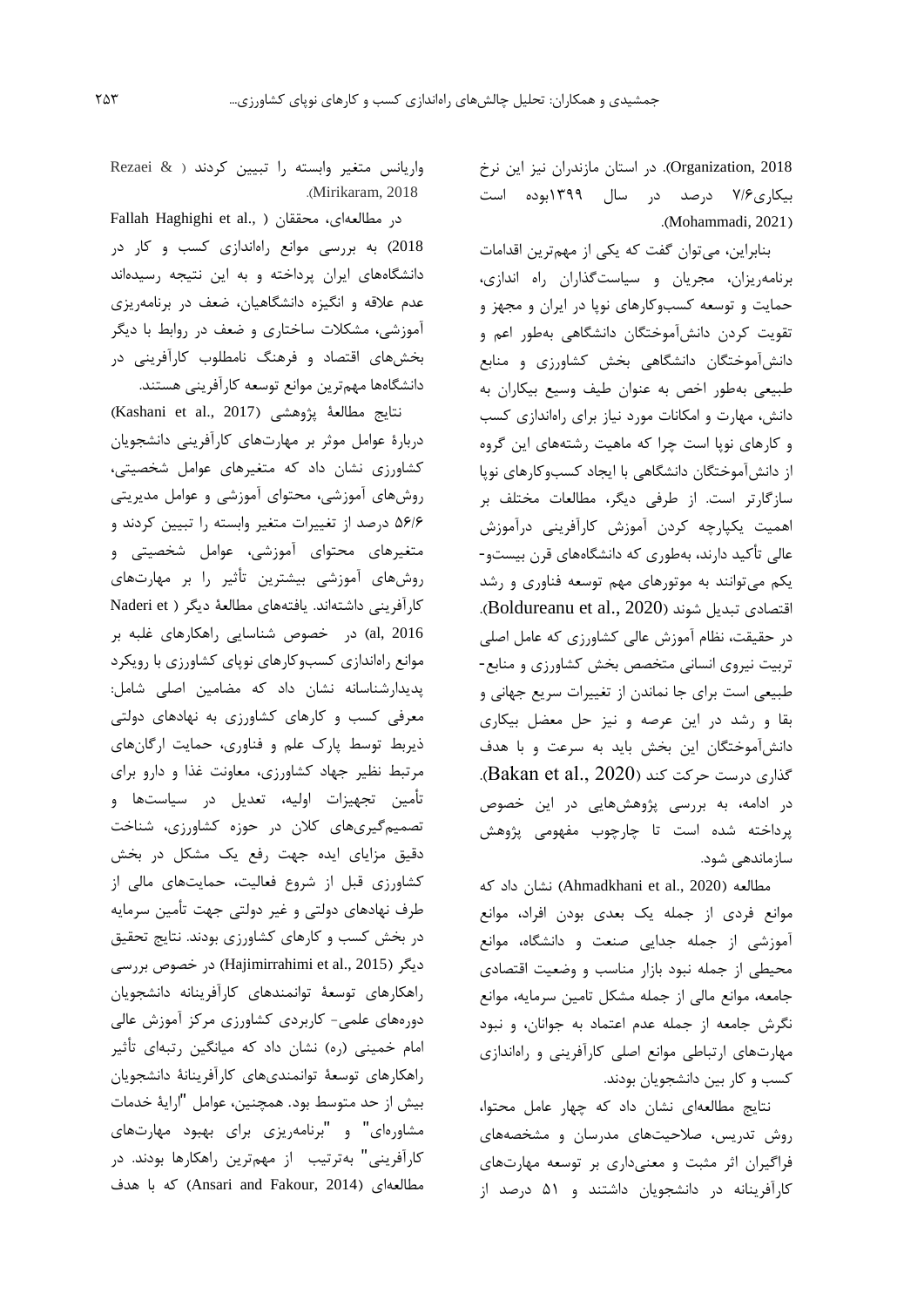بررسی عوامل محیطی بازدارنده دانشجويان و دانشآموختگان جوان کشور در گرايش به تأسیس بنگاه مستقل کسب و کار بود، مشخص شد که مؤلفههاي کمبود آموزشها و مهارتهاي کارآفرينی، تأمین نشدن منابع مالی، نبود نگرشهاي اجتماعی و فرهنگی مثبت به کارآفرينی، نبود دسترسی به دانش و فناوري، ضعف سیاستها و برنامههاي حمايتی دولتی، باز نبودن بازار و قوانین و مقررات به ترتیب اهمیت عوامل محیطی بازدارنده در تأسیس بنگاه کسبوکار را تشکیل دادند.

در مطالعهاي با عنوان آموزش کارآفرينی دانشگاهی در موسسات آموزش عالی چین: مسايل و چالشها، چهار چالش و مشکل کلیدي در خصوص پیادهسازي و اجراي برنامههاي آموزش کارآفرينی در دانشگاههاي چین شامل: کشمکش براي پیگیري قانونی، مدلهاي توسعه متنوع آموزش کارآفرينی، عدم کارشناسان و متخصصان دانشکده کارآفرينی و عدم همکاري در میان ذي نفعان شناسايی شدند (2020 ,Mei & Symaco). نتايج مطالعهاي با عنوان "توسعه يک برنامه درسی براي کارآفرينان مشتاق: آنچه که آنها واقعا نیاز به يادگیري دارند" نشان داد که کارآفرينان مشتاق بايد در مورد خود و سفرکارآفرينیشان بیشتر ياد بگیرند تا اينکه صرفا با برنامه کسبوکار آشنا شوند. بهعبارتی، کارآفرينی صرفا يک فعالیت فیزيکی و انجام اين فعالیتهاي فیزيکی صرف نیست بلکه يک تحول در زندگی شغلی و رفتاري همه جانبه تلقی میشود )2018 ,Blass). در مطالعهاي ديگر در خصوص موانع کسب و کارهاي نوپا در میان دانشآموختگان دانشگاه دارالسالم تانزانیا مشخص شد که روشهاي تدريس نامناسب، عدم متخصصان کسبوکار، ناکافی بودن برنامههاي دانشگاهی، الزامات قانونی مربوط به خانوادههاي گسترده و گرايشات به بوروکراسی اداري سهم بیشتري در جلوگیري از شروع کسب و کارهاي نوپا داشتند. همچنین، مشخص شد که مطالعه کارآفرينی بر نحوه درک دانشآموختگان از موانع تأثیرگذار است و دانشآموختگانی که مطالعه کارآفرينی داشتند موانع را به طور مختلفی از همتايان خود بیان کردند )2016 ,Gabagamb & Katundu). در مطالعهاي مشخص شد افراد داراي شانس باالتر براي شروع و راه

اندازي يک کسب و کار هنگامی که از ويژگیهاي کارآفرينانه و هوش هیجانی آشکار بهرهمند میشوند به يقین تأثیر مهارتهاي کارآفرينانه بهعنوان يک متغیر میانجی مثبت اين فرايند را تسريع می کند ) Ghosh 2015 , Rajaram and). در مطالعهاي در خصوص حرفه کارآفرينانه دانشجويان کشاورزي مشخص شد دانشجويانی که درس کارآفرينی را گذرانده و آنهايی که هنوز نگذرانده بودند و دانشجويانی که تجارب کارآفرينی داشتند عادتها و نگرشهاي کاري بهتري داشتند .(Waguey, 2014)

نتايج مطالعهاي در خصوص موانع کارآفرينی دانشجويان در آفريقاي جنوبی نشان داد که روشهاي تدريس، محتوا و برنامه درسی نامناسب بوده و نه تنها دانشجويان فاقد آمادگی براي کسبوکار هستند بلکه اغلب حتی شايستگی کافی براي ورود به بازار کار را ندارند )2013 ,Shambare). در تحقیق ) Hosseinpoor 2011 ,Rezaie )& کارآفرينی دانشجويان دانشگاه علوم کشاورزي و منابعطبیعی و پیامنور ساري مورد بررسی قرار گرفت و مشخص شد که تنها 14 درصد از دانشجويان در دورههاي آموزشی کارآفرينی شرکت کرده بودند. همچنین، نتايج نشان داد که نداشتن سرمايه يا پسانداز شخصی، ناتوانی در به دست آوردن منابع مالی و نداشتن اطالعات درباره راهاندازي يک کسب و کار، مهمترين موانع تمايل دانشجويان به کارآفرينی بودند.

در مطالعهاي، محققان )2008 ,Autio & Levie )به اين نتیجه رسیدند که کمبود آموزشهاي کارآفرينی که بهصورت وجود نداشتن آموزش يا ناکافی بودن آموزش- هاي ارايـه شـده در زمینه تأسیس کسبوکار، روشهاي غلط آموزش، نبـود مدرسـان آمـوزش ديـده و متخصـص و نیـز متناسب نبودن تناسب آموزشها با کسبوکار ظاهر میشود، از موانع مهـم راهاندازي کسب- وکار است.

در يک جمعبندي میتوان به اين نتیجه رسید که اگر چه مطالعات بهطور خاص در حوزه کسبوکارهاي نوپاي کشاورزي هنوز انجام نشده است و چیرگی مطالعات مذکور درباره چالشها و موانع کارآفرينی و به- طور کمتر غالب درباره کسب و کارهاي نوپا مشهود است، اما اين مطالعات بستر مناسبی را براي مطالعه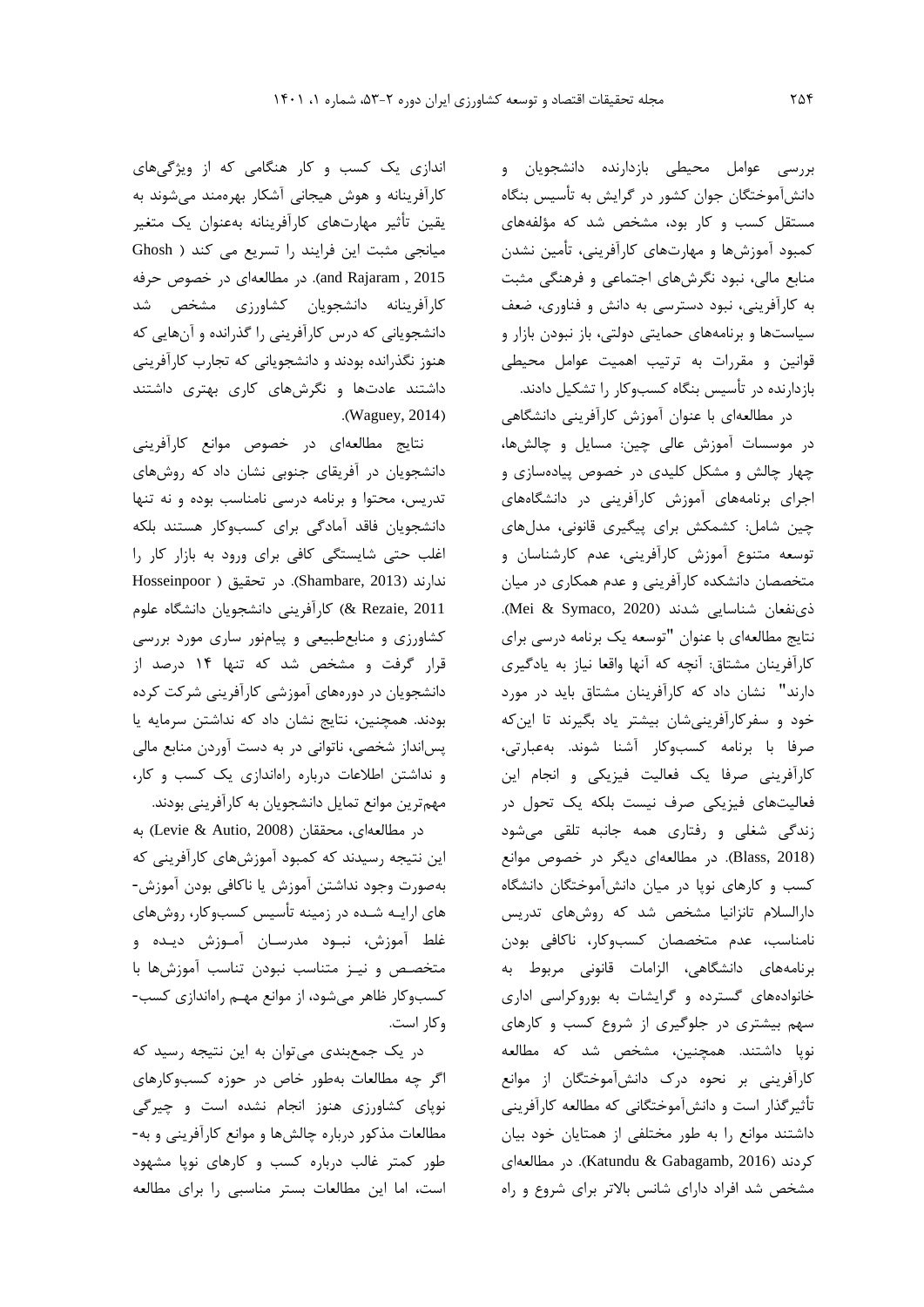چالشهاي راهاندازي کسب و کارهاي نوپاي کشاورزي از ديدگاه دانشجويان اين بخش که يکی از مهمترين مولفههاي نظام آموزش عالی کشاورزي هستند، مهیا کردهاند. از آنجا که يکی از چالشهاي پیش روي دانشگاههاي ايران اعم از کشاورزي و غیرکشاورزي در تحقق و رسیدن به دانشگاه کارآفرين با توجه به اهمیت آموزش کارآفرينی و ورود دانشگاهها به اين حوزه به عنوان يکی از سیاستهاي کلیدي و راهبردي آموزش عالی و يکی از راهکارهاي اجراي سیاست مقاومتی در آموزش عالی است، دانشگاهها بهطور اعم و دانشگاهها و دانشکدههاي کشاورزي بهطور اخص فاقد شرايط اولیه و زيرساختهاي ابتدايی ورود جدي و موثر به کارآفرينی و سوق دادن دانشجويان بهسوي راهاندازي کسبوکارهاي نوپا هستند.

از مهمترين اين چالشها میتوان به مواردي مثل کم بودن جلب همکاري استادان و دانشجويان در طرحهاي کارآفرينی با ايجاد همافزايی ما بین دانشکدهها و گروههاي گوناگون کاري بینرشتهاي و همکاريهاي آموزشی و آزمايشگاهی سختافزاري و نرمافزاري، عدم بهکارگیري نیروهاي کارآفرين و متخصص کارآفرينی در بدنه اداري، آموزشی و پژوهشی دانشگاه )کارشناسی، هیات علمی و دانشجويی(، عدم کرسیهاي کارآفرينی و تشويق اندک روحیه کارآفرينی در فعالیتهاي آزمايشگاهی، گروهی و دانشجويی اشاره کرد ) Khaki .(Sedigh, 2017

دانشگاه علومکشاورزي و منابعطبیعی ساري نیز به- عنوان يک دانشگاه تخصصی کشاورزي بهداليلی چون واقع شدن در مرکز استانی که مهمترين محور اقتصاد آن کشاورزي است و همچنین، دارا بودن مأموريتها، چشم- اندازها و رسالتهاي اصلی آن که از جمله آنها میتوان به تربیت افرادي متخصص و کارآفرين براي پاسخگويی به نیازهای جامعه اشاره کرد ( ,.Mojaverian et al 2019( با اين چالشها مواجه است. از اينرو، لزوم توجه، شناسايی و بررسی چالشهاي راهاندازي کسبوکارهاي نوپاي کشاورزي و منابعطبیعی در میان دانشجويان دانشگاه مذکور براي جامة عمل پوشاندن به اين مأموريت و رسالت مهم امري اجتنابناپذير است.

## **مواد و روشها**

اين پژوهش با هدف شناسايی چالشهاي راه اندازي کسبوکارهاي نوپا از ديد دانشجويان انجام شد و از لحاظ هدف، کاربردي، از نظر گردآوري دادهها پیمايشی، از نظر امکان کنترل متغیرها، غیرآزمايشی و از لحاظ تجزيه و تحلیل دادهها از نوع علی– ارتباطی است. جامعه آماري تحقیق حاضر 430 دانشجوي سال آخر کارشناسی و 109 دانشجوي مقطع کارشناسی ارشد دانشگاه علومکشاورزي و منابعطبیعی ساري )539=N ) تشکیل بود که با استفاده از فرمول کوکران 210 نفر به- عنوان حجم نمونه تعیین و پاسخگويان به روش نمونهگیري تصادفی با انتساب متناسب براساس مقطع تحصیلی دانشجويان )165 دانشجوي کارشناسی و 45 دانشجوي کارشناسی ارشد( انتخاب شدند. ابزار جمعآوري اطالعات در تحقیق حاضر پرسشنامهاي با دو بخش اطالعات فردي و حرفهاي )هفت سؤال( و چالشهاي راهاندازي کسبوکارهاي نوپا )22 گويه( بود. در اين تحقیق، بهمنظور استخراج چالشهاي راهاندازي کسبوکارها تحقیقات پیشین مورد بررسی قرار گرفت Khaki Sedigh, 2017; Kashani et al, 2017; Naderi ) et al, 2016; Shambare, 2013; Hosseinpoor & در و Rezaie, 2011; 2018; Mei, & Symaco, 2020; نهايت، گويههاي تحقیق که متناسب با شرايط کشور و بخش کشاورزي بود شناسايی و براساس طیف لیکرت )از اصلاً تا بسیار زیاد) مورد سنجش قرار گرفت. سپس، با استفاده از تکنیک تحلیل عاملی اکتشافی چالشهاي شناسايی شده استخراج و با بهرهگیري از مدلسازي معادالت ساختاري و تحلیل عاملی تايیدي مدل مذکور ارزيابی شد. در اين تحقیق از نرمافزارهاي SPSS نسخه 26 و نرمافزار Lisrel نسخه 8٫8 استفاده شد. الزم به ذکر است که در براي تعیین پايايی پرسشنامه ابتدا تعداد 30 پرسشنامه تحت عنوان پیش آزمون در میان جامعه مورد مطالعه، توزيع و پايايی پرسشنامه بهوسیلة آلفاي کرونباخ براي مقیاس اصلی پرسشنامه باالتر از 0/7 بهدست آمد که نشاندهندة پايايی مناسب پرسشنامه بود. بهمنظور تعیین روايی سازه از شاخص میانگین واريانس استخراج شده )AVE )که از آن با عنوان "روايی همگرا " نیز ياد میشود، استفاده شد.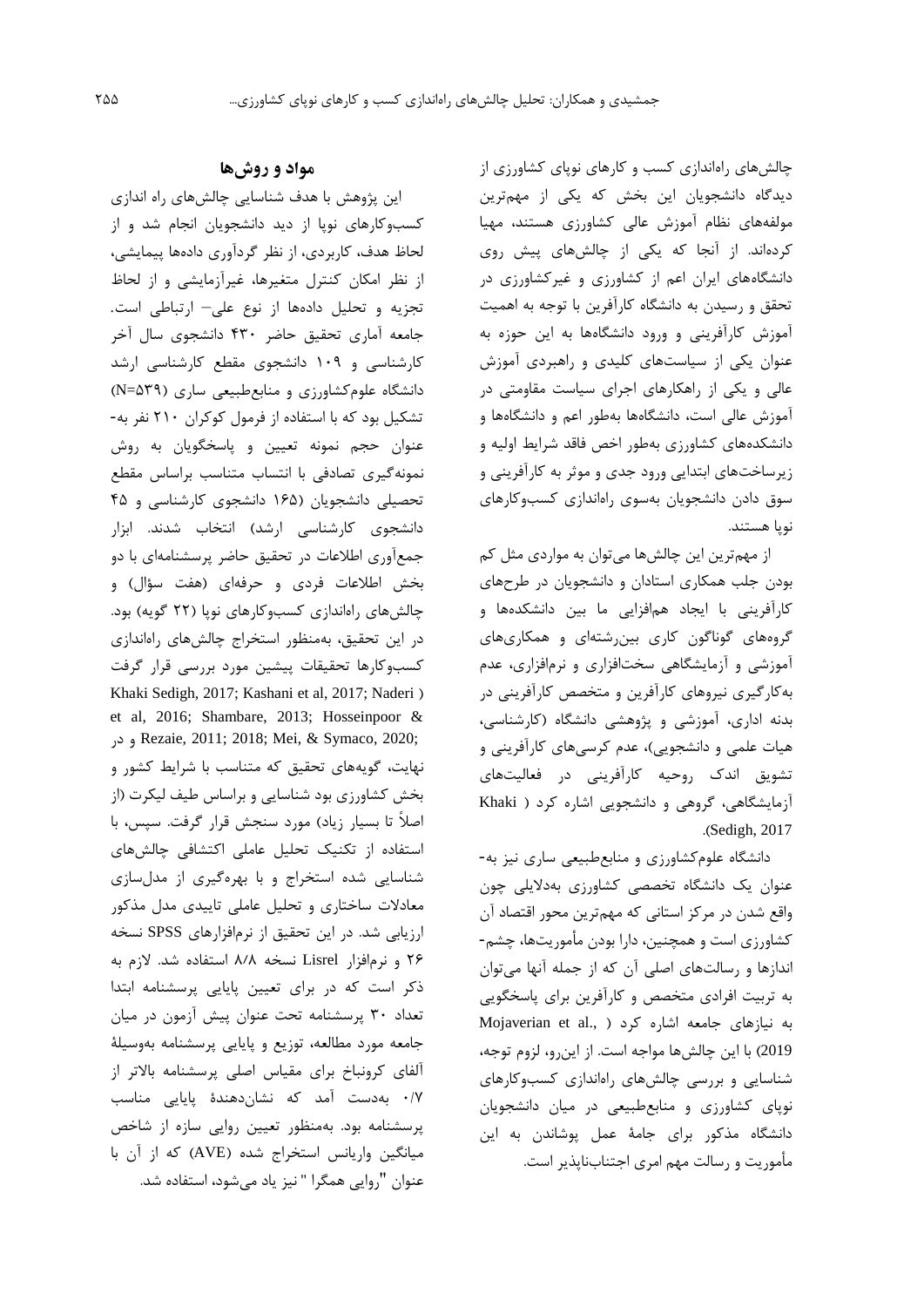**نتایج**

نتايج تحقیق نشان داد که 65/7 درصد از پاسخگويان را دانشجويان زن و 34/3 درصد را مرد تشکیل دادند. حدود 32 درصد از پاسخگويان متأهل و از لحاظ سن نیز میانگین نمونه مورد مطالعه 24/7 سال محاسبه شد. همچنین، 79 درصد از پاسخگويان دانشجويان مقطع کارشناسی بودند در حالی که 21 درصد در مقطع کارشناسی ارشد مشغول به تحصیل بودند. 30 درصد از دانشجويان مورد بررسی سابقه کار نداشتند و تنها 29 درصد از پاسخگويان تجربه فعالیت و کسب و کار کشاورزي داشتند. در پاسخ به اين پرسش که آيا در دورههاي آموزش کارآفرينی و کسب و کارهاي نوپا شرکت کردهايد؟ 86/5 درصد پاسخ خیر و تنها 13/5 درصد پاسخ بله دادند.

22 گويه اندازهگیري چالشهاي کسبوکارهاي نوپاي کشاورزي و منابعطبیعی با استفاده از آماره ضريب تغییرات رتبه بندي شد. براساس نتايج گويههايی مثل " قانون کار (عدم حمايت از کارآفرينی)" و " قوانين و مقرارت مالیاتی دست و پاگیر" و " قوانین و مقررات پیچیده ثبت شرکتها" اولويت باالتري کسب کردند. همچنین، نتايج نشان داد که گويه هايی مثل " فقدان مهارت در راهاندازي کسبوکار نوپا )نداشتن مهارتها و تجربه مناسب و کافی)" و " عدم نیاز مردم به دريافت و يا خريد خدمات يا محصوالت شرکتهاي نوپا"، " نداشتن هیچگونه ايدهاي براي شروع کسبوکار نوپا و کارآفرينانه در بخش کشاورزي و منابعطبیعی" بهترتیب نسبت به ساير گويهها اولويت پايینتري کسب کردند (جدول ٢).

جدول ٢- نتايج اولويت بندي گويه هاي چالشهاي راهاندازي كسب و كارهاي نوپا

| ر تبه                 | ضريب                 | انحراف           |                               | گويه                                                                                       |
|-----------------------|----------------------|------------------|-------------------------------|--------------------------------------------------------------------------------------------|
|                       | تغييرات              | معيار            | ميانگين                       |                                                                                            |
| $\lambda$             | .797                 | 1/11             | $\mathbf{r}/\mathbf{A}$ .     | قانون كار (عدم حمايت از كارآفريني)                                                         |
| ۲                     | .799                 | $1/\sqrt{2}$     | T/YY                          | قوانین و مقرارت مالیاتی دست و پاگیر                                                        |
| ٣                     | $\cdot$ /٣ $\cdot$ ) | $1/\sqrt{2}$     | 3317                          | قوانین و مقررات پیچیده ثبت شرکت ها                                                         |
| ۴                     | $\cdot$ /٣ $\cdot$ Y | 1/29             | $T/\Delta f$                  | وجود بازار انحصاري و عدم رقابت عادلانه در بازار                                            |
| ۵                     | .7717                | 1/19             | $\tau/\gamma$ .               | عدم تناسب دروس ارایه شده در دانشگاه با نیازهای واقعی بازار کسب و کارهای نوپا               |
| ۶                     | .779                 | 1/1 <sub>A</sub> | $Y/Y\Delta$                   | رکود اقتصادی حاکم بر جامعه                                                                 |
| ٧                     | .779                 | 1/11             | $\mathbf{r}/\mathbf{r}$       | پیچیدگی و بوروکراسی در زمینه تبدیل به شرکتهای دانش بنیان                                   |
| λ                     | $\cdot$ /٣٣)         | $1/\tau$ .       | T/56                          | موانع اداری(بروکراسی اداری زیاد و مشکل دریافت مجوز)                                        |
| ٩                     | .746                 | 1/19             | ۳۱۴۶                          | سطح سواد و آگاهی پایین فعالان بخش کشاورزی در استفاده از محصولات و خدمات کسب و کارهای نوپا  |
| $\mathcal{L}$         | .749                 | 1/17             | T/T                           | محدود بودن زمینه های کسب و کاری مرتبط با استارتاپ ها در بخش کشاورزی و منابع طبیعی          |
| $\lambda$             | .780                 | 1/1Y             | T/T                           | عدم تمایل بخش خصوصی به فعالیت در بخش نوآورانه کشاورزی و منابع طبیعی                        |
| $\gamma$              | .788                 | 1/57             | T/FF                          | وجود ذهنیت منفی نسبت به کارآفرینی و تمایل به کار دولتی                                     |
| $\gamma$              | .788                 | 1/5              | $\mathbf{r}/\mathbf{r}$ .     | ترس از ناکامی در راه اندازی و توسعه کسب و کار توسط زنان                                    |
| $\gamma$              | .780                 | 1/5              | ۳۱۴۶                          | وجود بيماري كرونا و نامشخص بودن آينده                                                      |
| ۱۵                    | .779.                | 1/50             | T/F9                          | نبود متولی دولتی مشخص و حامی در حوزه کسب و کارهای نوپای کشاورزی و منابع طبیعی              |
| ۱۶                    | .7799                | 1/57             | $T/T \Delta$                  | ریسک و خطرپذیری مالی زیاد کسب و کارهای نوپای کشاورزی و منابع طبیعی                         |
| $\gamma$              | .779Y                | 1/15             | $\tau/\tau$                   | نبود هم تیمی همراه و متخصص برای راه اندازی کسب و کار                                       |
| $\lambda$             | $\cdot$ /٣٧٨         | 1/1Y             | $\mathbf{r}/\cdot \mathbf{q}$ | وجود رقابت شدید در زمینه فعالیتهای کسب وکارهای نوپا                                        |
| 19                    | .77.                 | $1/\tau$ .       | $T/T \Delta$                  | چالش دستیابی به منابع مالی برای سرمایهگذاری                                                |
| $\mathsf{r}$ .        | .14.9                | 1/TY             | $\tau/\tau$ ۶                 | کمبود مهارت در راه اندازی کسب و کار نوپا (نداشتن مهارتها و تجربه مناسب و کافی)             |
| $\mathsf{r}\setminus$ | .751                 | 1/T <sub>A</sub> | $\mathbf{r}\cdot\mathbf{r}$   | عدم نیاز مردم به دریافت و یا خرید خدمات یا محصولات شر کتهای نویا                           |
| ٢٢                    | .7015                | $1/\Delta$       | Y/99                          | نداشتن هیچگونه ایده ای برای شروع کسب و کار نوپا و کارآفرینانه در بخش کشاورزی و منابع طبیعی |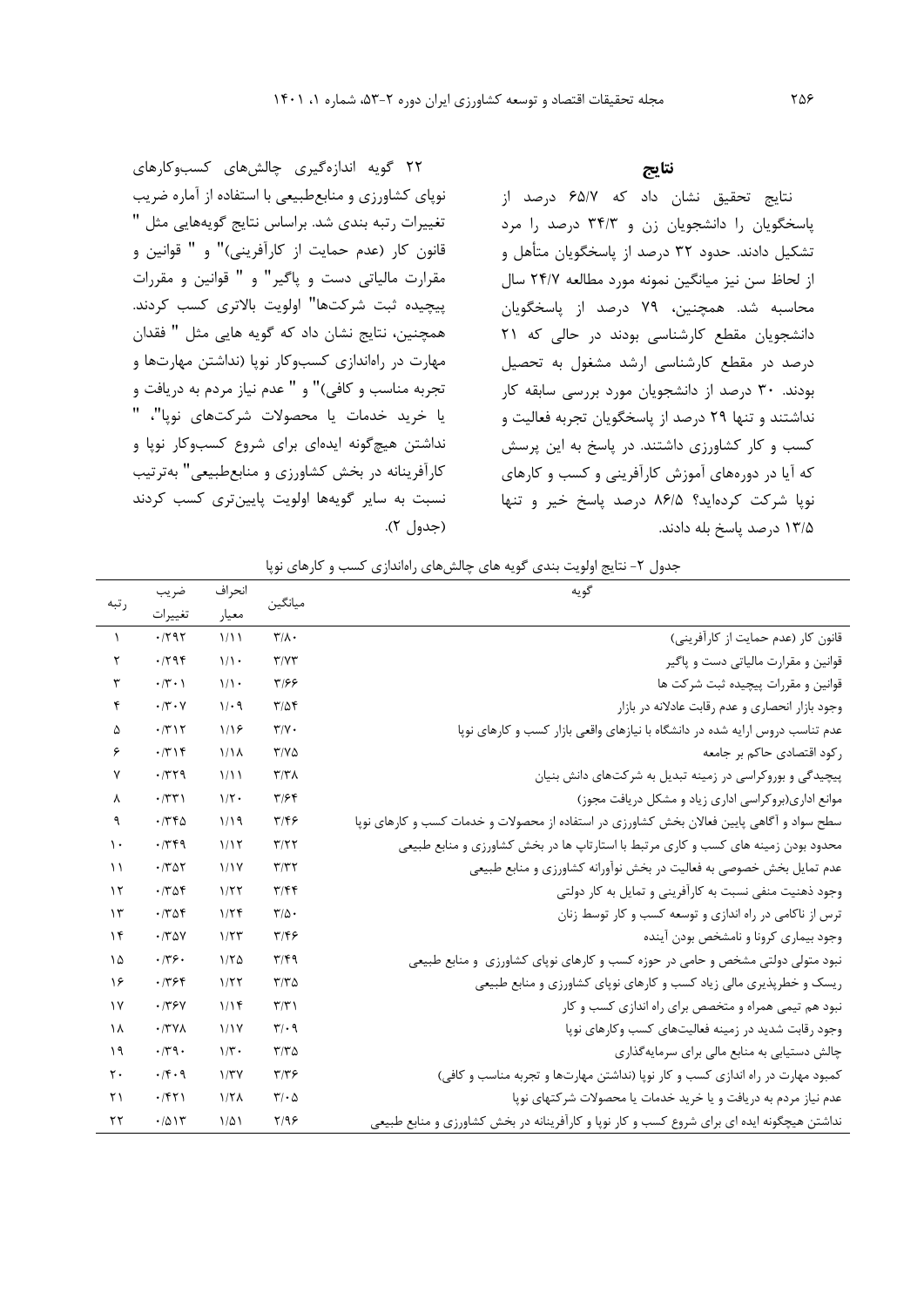# **تحليل عاملی اکتشافی چالشهاي راهاندازي کسب و کارهاي نوپا**

بهمنظور کاهش تعداد متغیرهاي تحقیق به عوامل کمتر و تعیین سهم هريک از عاملها از تحلیل عاملی استفاده شده. بدينمنظور، 22 متغیر مورد تحلیل قرارگرفتند. براساس يافتههاي حاصل از تحلیل عاملی چالشهاي راهاندازي کسب و کارهاي نوپا، مقدار KMO برابر 0/896 و مقدار بارتلت برابر با 4497/96 و در سطح

معنیداري 99 درصد قرار داشت که اين امر حاکی از مناسب بودن همبستگی متغیرهاي وارد شده براي تحلیل عاملی بود. به منظور دستهبندي عاملها، از معیار مقدار ويژه بزرگتر از 1 استفاده شد. عاملهاي استخراج شده همراه با مقدار ويژه،درصد واريانس و درصد واريانس تجمعی آنها پس از چرخش عاملی به روش واريماکس به شرح جدول ( ۳) بودند.

جدول ۳- عاملهای استخراج شده به همراه آمارههای مربوط در تحلیل عاملی اکتشافی چالشهای راهاندازی کسب و کارهای نوپا

| درصد تجمعى                | درصد واريانس                               | مقدار                 | بار                               | متغيرها                                                                  |               |             |       |  |
|---------------------------|--------------------------------------------|-----------------------|-----------------------------------|--------------------------------------------------------------------------|---------------|-------------|-------|--|
| واريانس                   | مقدار ويژه                                 | ويژه                  | عاملى                             |                                                                          |               |             |       |  |
|                           |                                            |                       | 1661.                             | چالش دستیابی به منابع مالی برای سرمایه گذاری                             |               |             |       |  |
|                           |                                            |                       | $\cdot$ / $\mathcal{F}$ $\Lambda$ | وجود رقابت شدید در زمینه فعالیتهای کسب وکارهای نویا                      |               |             |       |  |
|                           |                                            | $\Delta$ /٣ $\Delta$  | .7YYY                             | محدود بودن زمینههای کسب و کاری مرتبط با کسب و کارهای نوپا در بخش         |               |             |       |  |
|                           | Yf/YY                                      |                       |                                   | كشاورزي و منابع طبيعي                                                    |               |             |       |  |
| Yf/YY                     |                                            |                       | · / Y Y A                         | عدم تمایل بخش خصوصی به فعالیت در بخش نوآورانه کشاورزی و منابع طبیعی      |               |             |       |  |
|                           |                                            |                       | .190V                             | عدم نیاز مردم به دریافت و یا خرید خدمات یا محصولات شرکتهای نوپا          | قتصادى-بازارى |             |       |  |
|                           |                                            |                       | .19.9                             | ریسک و خطرپذیری مالی زیاد کسب و کارهای نوپای کشاورزی و منابع طبیعی       |               |             |       |  |
|                           |                                            |                       | .114                              | رکود اقتصادی حاکم بر جامعه                                               |               |             |       |  |
|                           |                                            |                       | $\cdot$ / $\vee\vee\wedge$        | وجود بيمارى كرونا و نامشخص بودن أينده                                    |               |             |       |  |
|                           |                                            |                       | $.194\lambda$                     | نداشتن هیچگونه ایده ای برای شروع کسب و کار نویا و کارآفرینانه در بخش     |               |             |       |  |
|                           |                                            | $\Delta$ . $\epsilon$ |                                   | كشاورزي و منابع طبيعي                                                    |               |             |       |  |
|                           | $\mathbf{Y} \mathbf{Y} / \cdot \mathbf{Y}$ |                       | ۰۱۶۸۴                             | نبود هم تیمی همراه و متخصص برای راه اندازی کسب و کار                     |               |             |       |  |
|                           |                                            |                       | .799                              | ترس از ناکامی در راه اندازی و توسعه کسب و کار توسط زنان                  |               |             |       |  |
|                           |                                            |                       | .7949                             | کمبود مهارت در راه اندازی کسب و کار نوپا (نداشتن مهارتها و تجربه مناسب و |               |             |       |  |
| Y/Y/Y                     |                                            |                       |                                   |                                                                          | كافي)         | نړدی-مهارتی |       |  |
|                           |                                            |                       | $\cdot$ / $\vee$ $\circ$ $\circ$  | سطح سواد و آگاهی پایین فعالان بخش کشاورزی در استفاده از محصولات و        |               |             |       |  |
|                           |                                            |                       |                                   | خدمات کسب و کارهای نوپا                                                  |               |             |       |  |
|                           |                                            |                       | $\cdot$ /yay                      | عدم تناسب دروس ارائه شده در دانشگاه با نیازهای واقعی بازار کسب و کارهای  |               |             |       |  |
|                           |                                            |                       |                                   |                                                                          |               |             | نو يا |  |
|                           |                                            |                       | $\cdot$ / $\vee\uparrow\uparrow$  | وجود ذهنیت منفی نسبت به کارآفرینی و تمایل به کار دولتی                   |               |             |       |  |
|                           |                                            | $\Delta/\cdot$ ۴      | $\cdot/\lambda\cdot\Upsilon$      | موانع اداری(بروکراسی اداری زیاد و مشکل دریافت مجوز)                      |               |             |       |  |
|                           |                                            |                       | .1195                             | پیچیدگی و بوروکراسی در زمینه تبدیل به شرکتهای دانش بنیان                 |               |             |       |  |
|                           | YY/9Y                                      |                       | $\cdot$ / $\gamma$ 95             | نبود متولی دولتی مشخص و حامی در حوزه کسب و کارهای نوپای کشاورزی و        |               |             |       |  |
| $V \cdot / \mathcal{r}$ . |                                            |                       |                                   | منابع طبيعي                                                              | هي.<br>هن     |             |       |  |
|                           |                                            |                       | $\cdot$ / $\gamma$ 9 $\tau$       | وجود بازار انحصارى و عدم رقابت عادلانه در بازار                          | اداري         |             |       |  |
|                           |                                            |                       | ۰۱۸۱۴                             | قوانین و مقررات پیچیده ثبت شرکت ها                                       |               |             |       |  |
|                           |                                            |                       | $\cdot$ / $\gamma$ 9 $\tau$       | قوانین و مقرارت مالیاتی دست و پاگیر                                      |               |             |       |  |
|                           |                                            |                       | $\cdot$ / $V\Lambda\tau$          | قانون كار (عدم حمايت از كارآفريني)                                       |               |             |       |  |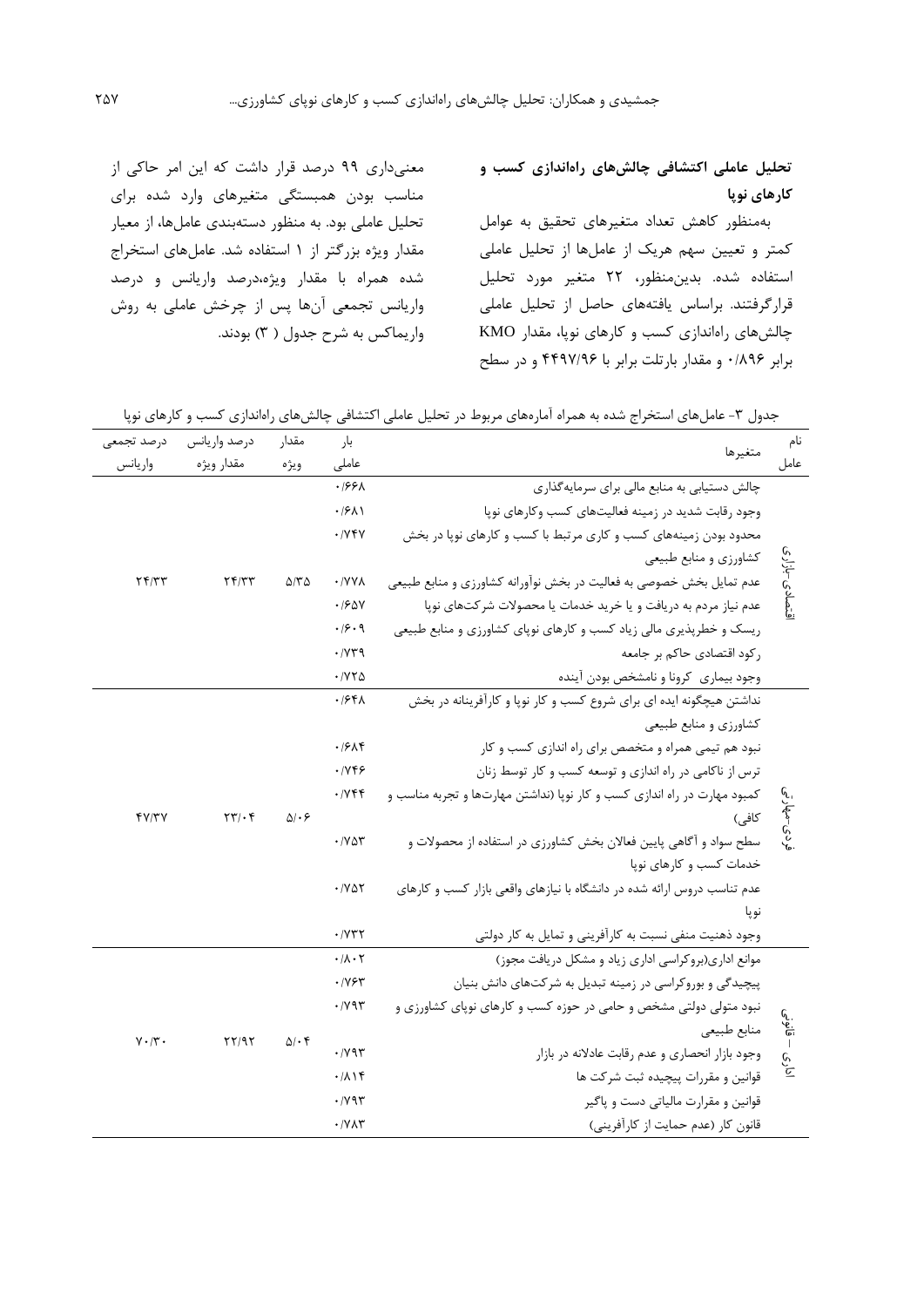**نتايج تحليل عاملی تأييدي چالشهاي راهاندازي کسب و کارهاي نوپا**

در تحقیق حاضر سازه مورد نظر چالشهاي کسبو- کارهاي نوپاي کشاورزي بود که بر اساس ادبیات نظري تحقیق و نتايج تحلیل عاملی اکتشافی از اين سازه سه متغیر پنهان مستقل شامل: اقتصادي- بازاري )ECO)، فردي- مهارتی )PER )و اداري –قانونی )LAW )تشکیل شده است و فرض پژوهش بر اين بود که پرسشنامه تحقیق اين سازه و ابعاد آن را اندازه گیري میکند. در

اين قسمت، بهمنظور تعیین معنیداري نشانگرهاي هردسته از عوامل و میزان دقت هريک از نشانگرها در معرفی سازه مورد نظر از تحلیل عاملی تايیدي مرتبه دوم استفاده شد و سازهها و نشانگرهاي مربوطه در نرمافزار لیزرل (LISREL8.8) وارد و روابط نشانگرهاي آن ترسیم شدند. شکل )1(، بارهاي عاملی استاندارد شده مدل چالشهاي راهاندازي کسبوکارهاي نوپا را نشان داده است.



Chi-Square=607.96, df=204, P-value=0.00000, RMSEA=0.079 شکل -1 بارهاي عاملی استاندارد شده مدل چالشهاي راهاندازي کسب و کارهاي نوپا

با توجه به معیار و مقدار گزارش شده براي برازش مدل مطابق جدول (۴) و همچنین، با توجه به بارهای عاملی متغیرها میتوان نتیجه گرفت که متغیرها يا مولفههاي مکنون اقتصادي- بازاري، فردي- مهارتی و اداري –قانونی به نسبت زيادي ابعاد يا مولفههاي سازه چالشهاي کسب و کارهاي نوپا در کشاورزي را اندازه گیري کردهاند که با نتايج مطالعات انصاري و فکور Fakour and Ansari**(** 2014**)**، کتوندوس و گباگم شمبره **،(**2016 **)**Katundus and Gabagamb Shambare**(** 2013**)،**گُش و رجارم Rajaram and Ghosh **)**2015**(** همسو بود.

|  | جدول ۴- نتایج میزان انطباق مدل پژوهش با شاخصهای |  |  |  |  |  |  |  |  |
|--|-------------------------------------------------|--|--|--|--|--|--|--|--|
|--|-------------------------------------------------|--|--|--|--|--|--|--|--|

|                            | برازندگی       |              |
|----------------------------|----------------|--------------|
| مقدار گزارش شده            | معيار          | شاخص برازش   |
| 7/9Y                       | ۳ و کمتر       | /df $X^2$    |
| $\cdot$ / $\cdot$ ۴۳       | کوچکتر از ۰/۰۵ | <b>RMR</b>   |
| $\cdot$ 199                | ۰/ ۹ و بالاتر  | GFI          |
| .199                       | ۰/۹ و بالاتر   | AGFI         |
| .199                       | ۰/۹ و بالاتر   | <b>NFI</b>   |
| ۰/۹۲                       | ۰/۹ و بالاتر   | <b>NNFI</b>  |
| .798                       | ۰/۹ و بالاتر   | <b>IFI</b>   |
| ۰/۹۸                       | ۰/۹ و بالاتر   | <b>CFI</b>   |
| $\cdot$ / $\cdot$ $\vee$ 9 | کوچکټر از ۰/۰۸ | <b>RMSEA</b> |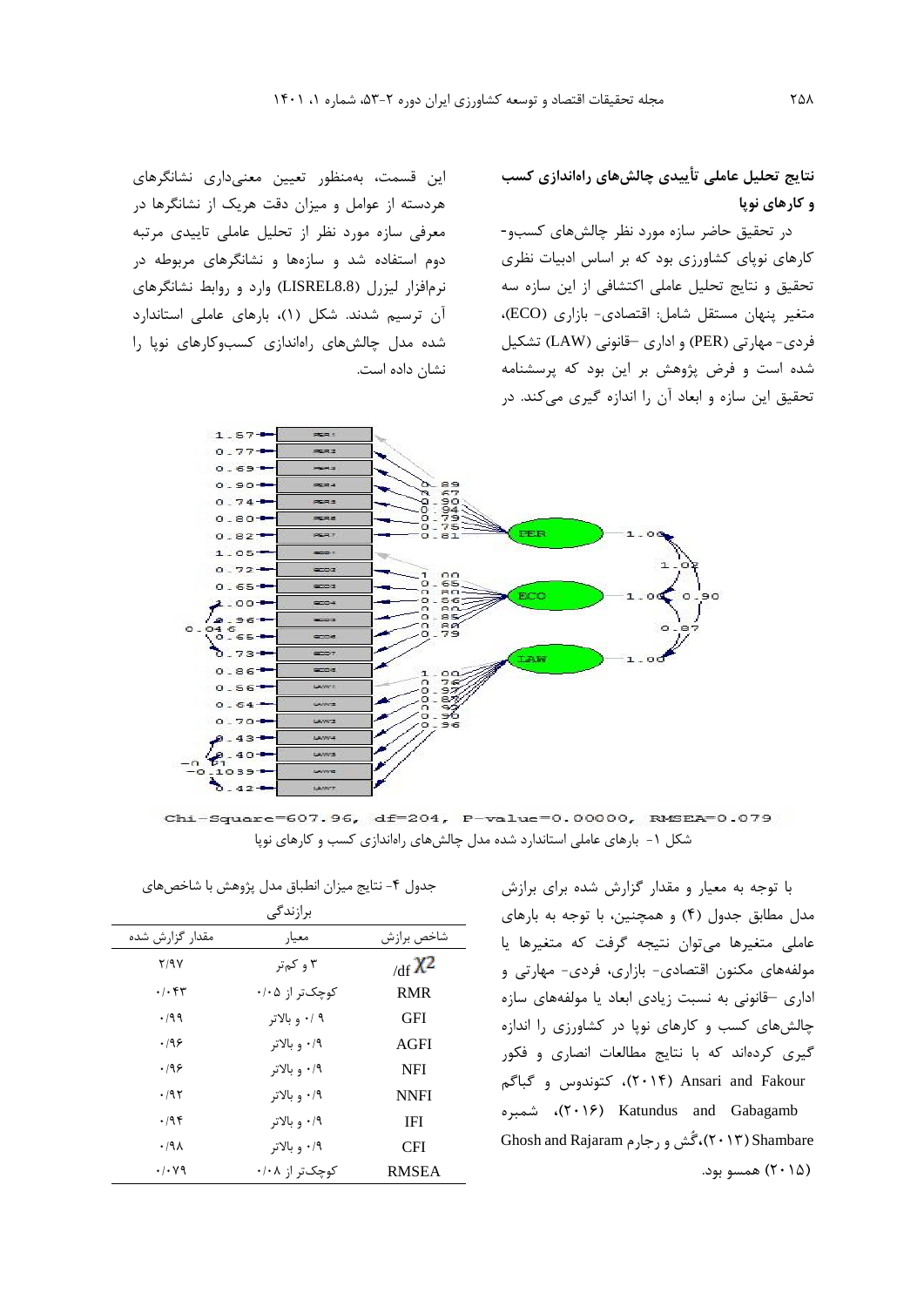بارهاي عاملی استاندارد شده و مقدار آماره t( شکل 2( نشان داد که 22 نشانگر انتخابی جهت اندازهگیري سه سازه چالشهاي راهاندازي کسب و کارها از اعتبار و دقت الزم برخوردار بودهاند. از آنجا که مقدار آماره t گزارش شده براي تمامی نشانگرهاي مورد نظر باالتر از

1/96 است، نشانگرهاي مذکور در سطح يک درصد معنیدار بودند؛ بنابراين، میتوان پارامترهاي برآورد شده در مدل را به لحاظ آماري قابل اتکا دانست و براي تطابقپذيري نشانگرها با سازههاي مورد مطالعه استفاده قرار داد.



Chi-Square=607.96, df=204, P-value=0.00000, RMSEA=0.079

شکل ۲- مقادير t مدل برازش يافته چالشهاي راهاندازي کسب و کارهاي نوپا

همچنین، مقادير پايايی ترکیبی )CR)که در جدول )5( آمده است، نشان میدهد که پايايی ترکیبی براي کلیه متغیرهای نهفته (سازهها) بیشتر از ۰/۶است؛ بنابراين، نتايج ارزيابی بخش اندازهگیري مدل مرتبه دوم چالشها شواهد قابل قبولی براي اعتماد يا پايايی شاخصها براي عملیاتی کردن متغیرهاي نهفته ارايه دادند. نتايج تحلیل عاملی تأيیدي مرتبه دوم مبتنی بر معادالت ساختاري چالشهاي راهاندازي کسبوکارهاي نوپا نشان داد که در بین چالشهاي فردي-مهارتی،

چالش " فقدان مهارت در راهاندازي کسبوکار نوپا )نداشتن مهارتها و تجربه مناسب و کافی(" با بار عاملی ،0/94 در بین چالشهاي اقتصادي– بازاري، چالش " ريسک و خطرپذيري مالی زياد کسب و کارهاي نوپاي کشاورزي و منابع طبیعی "، با بار عاملی 0/85 و در بین چالشهاي قانونی-اداري، چالش " نبود متولی دولتی مشخص و حامی در حوزه کسب و کارهاي نوپاي کشاورزي و منابعطبیعی" با بارعاملی 0/97 مهمترين عامل در تشکیل سازه مدنظر بودند.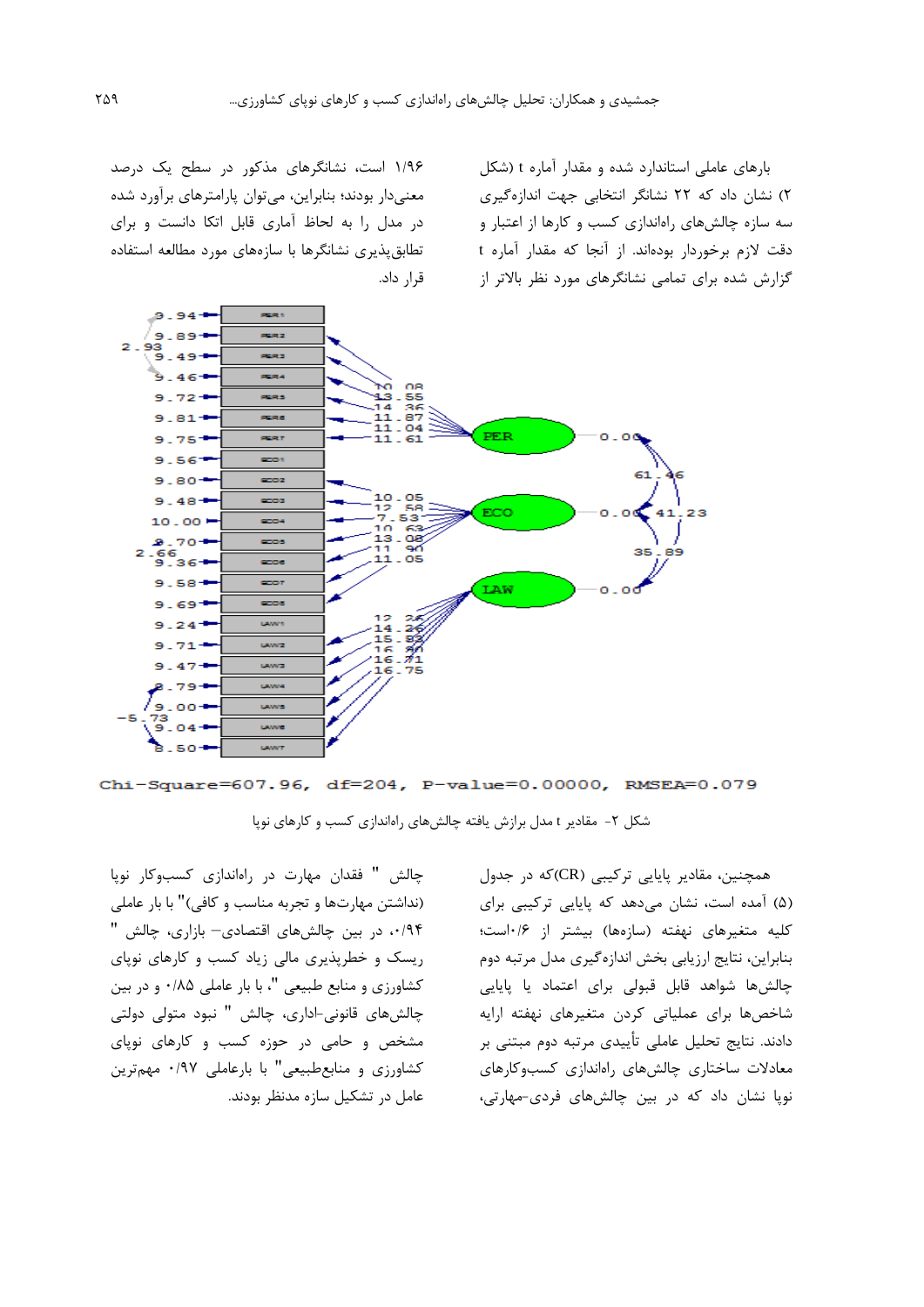| پایایی ترکیبی (CR)            | آلفاي كرونباخ                | آماره t                                       | خطاى<br>استاندارد                                                      | بار عاملی<br>استاندارد                                            | گويه             | سازه             |
|-------------------------------|------------------------------|-----------------------------------------------|------------------------------------------------------------------------|-------------------------------------------------------------------|------------------|------------------|
|                               |                              |                                               | $1/\Delta V$                                                           | $\Lambda$                                                         | PER1             |                  |
|                               | $\cdot/\lambda\cdot$ \       | $\mathcal{N}\cdot\mathcal{N}\cdot\mathcal{N}$ | $\boldsymbol{\cdot}$ /YY                                               | $\boldsymbol{\cdot}$ /۶۷                                          | PER <sub>2</sub> |                  |
|                               |                              | 17/20                                         | $\cdot$ /۶۹                                                            | $\cdot$ /9 $\cdot$                                                | PER3             |                  |
| $\cdot$ /YA $\cdot$           |                              | 14/٣۶                                         | $\cdot$ /9 $\cdot$                                                     | $1/\cdot f$                                                       | PER4             | فردي - مهارتي    |
|                               |                              | $11/\lambda Y$                                | $\cdot$ /Y۴                                                            | $\cdot$ /v $\uparrow$                                             | PER5             |                  |
|                               |                              | 11/65                                         | $\boldsymbol{\cdot} / \boldsymbol{\wedge} \boldsymbol{\cdot}$          | $\cdot$ /V $\hbox{\o}$                                            | PER <sub>6</sub> |                  |
|                               |                              | 11/51                                         | $\cdot/\lambda\mathbf{Y}$                                              | $\boldsymbol{\cdot}$ /V $\boldsymbol{\backslash}$                 | PER7             |                  |
|                               |                              | $\overline{\phantom{a}}$                      | $\mathcal{N} \cdot \mathcal{Q}$                                        | $\Lambda$                                                         | ECO1             |                  |
|                               | $\cdot$ / $\gamma$ qq        | $1 - 1 - 0$                                   | $\cdot$ /Y٢                                                            | $\cdot$ /۶ $\uparrow$                                             | ECO <sub>2</sub> |                  |
|                               |                              | $17/\Delta\lambda$                            | $\cdot$ /۶۵                                                            | $\boldsymbol{\cdot}$ /A $\boldsymbol{\cdot}$                      | ECO <sub>3</sub> |                  |
| $\cdot/\lambda$ \ $\cdot$     |                              | $Y/\Delta Y$                                  | $\Lambda$                                                              | $\cdot$ /08                                                       | ECO <sub>4</sub> | اقتصادي - بازاري |
|                               |                              | 1.154                                         | .199                                                                   | $\boldsymbol{\cdot} \,/\boldsymbol{\wedge} \, \boldsymbol{\cdot}$ | ECO <sub>5</sub> |                  |
|                               |                              | 17/4                                          | $\cdot$ /۶۵                                                            | $\cdot$ /<br>$\Lambda\Delta$                                      | ECO <sub>6</sub> |                  |
|                               |                              | 11/9                                          | $\boldsymbol{\cdot}$ /<br>Y<br>٣                                       | $\boldsymbol{\cdot}$ /A $\boldsymbol{\cdot}$                      | ECO7             |                  |
|                               |                              | 11/20                                         | $\cdot/\lambda$ ۶                                                      | $\cdot$ /v $\uparrow$                                             | ECO8             |                  |
|                               | $\cdot/\lambda\lambda\Delta$ | $\bar{\phantom{a}}$                           | $\cdot$ / $\Delta \mathcal{S}$                                         | $\Delta$                                                          | LAW1             |                  |
|                               |                              | 17/70                                         | $\cdot$ /۶۴                                                            | $\boldsymbol{\cdot}$ /Y $\boldsymbol{\varphi}$                    | LAW2             |                  |
|                               |                              | 18/79                                         | $\boldsymbol{\cdot}$ /V $\boldsymbol{\cdot}$                           | $\cdot$ /9 $\!\!$ $\vee$                                          | LAW3             |                  |
| $\cdot$ /<br>$\wedge\tau\tau$ |                              | $10/\Lambda$ ۳                                | $\cdot$ /۴۳                                                            | $\boldsymbol{\cdot}$ /<br>AV                                      | LAW4             | ادارى - قانونى   |
|                               |                              | 19/1.                                         | $\cdot$ /۴.                                                            | $\cdot$ /9٢                                                       | LAW5             |                  |
|                               |                              | 19/1                                          | $\cdot$ /٣٩                                                            | $\cdot$ /9 $\cdot$                                                | LAW6             |                  |
|                               |                              | 19/10                                         | $\boldsymbol{\cdot}$ / $\boldsymbol{\uparrow}$ $\boldsymbol{\uparrow}$ | $\cdot$ 198                                                       | LAW7             |                  |

جدول ۵- نتايج مدل تحليل عاملي تاييدي مرتبه دوم چالشهاي راهاندازي کسب و کارهاي نوپا

## **نتيجهگيري و پيشنهادها**

يافتههاي اين پژوهش نشان داد که تنها 29 درصد از پاسخگويان تجربه فعالیت و کسبوکار کشاورزي داشتند. در پاسخ به اين پرسش که آيا در دورههاي آموزش کارآفرينی و کسبوکارهاي نوپا شرکت کردهايد؟ 86/5 درصد پاسخ خیر و تنها 13/5 درصد پاسخ بله دادند که با نتايج مطالعهٔ ( ,Hosseinpoor & Rezaie 2011( مطابقت داشت. اين امر حاکی از ناکافی بودن

آموزشها و برنامههاي کارآفرينانه دانشگاهی براي دانشجويان کشاورزي و منابع طبیعی است. همانگونه که )2018 ,Bloss )معتقد است، برنامه آموزش کارآفرينی براي تربیت دانشجويانی ريسکپذير و کارآفرين ضروري است. وي در فرايند برنامهريزي آموزشی کارآفرينی بهترين نقطه شروع را تعريف سرفصلهاي آموزشی استاندارد و متناسب با کسبو- کارها معرفی کرده است و معتقد است سرفصل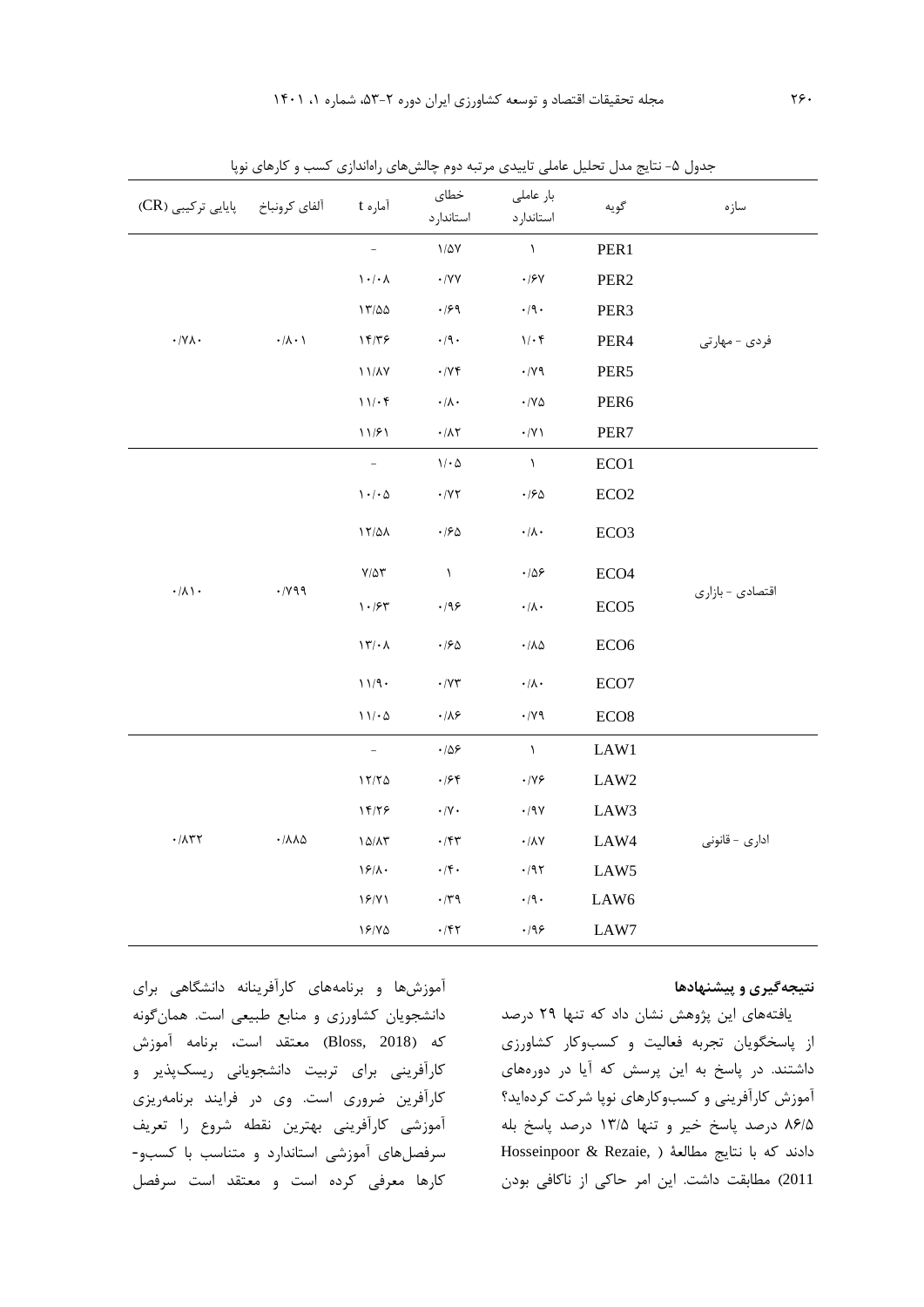استانداردشده کسب و کار و تطابق آن با موقعیت واقعی يک کسبوکار کوچک مقیاس براي ارايه آموزشهاي کارآفرينانه ضروري است. همچنین، نتايج پژوهش، شاخصهاي برازندگی و نتايج تحلیل عاملی حاکی از آن بودند که چالشهاي کسبوکارهاي نوپاي کشاورزي به- عنوان يک سازه کلی و نهايی متشکل از سه عامل فردي- مهارتی، اقتصادي –بازاري و اداري – قانونی بودند.

اين تحقیق نشان داد که عامل اقتصادي-بازاري از جمله چالشهاي مهم راهاندازي کسبوکارهاي نوپاي کشاورزي است که با نتايج مطالعات احمدخانی )2020 Ansari and فكور (Ahmadkhani et al., Fakour**(** 2014**)**، فالح حقیقی و همکاران )2018 اقتصاد .داشت مطابقت( Fallah Haghighi et al., ناپايدار و بی ثبات در کنار نوسانات زياد بازار نه تنها راهاندازي کسبوکارهاي جديد را با چالش مواجه میکند، بلکه سطح وسیعی از کسب و کارهاي موجود را نیز به کاهش سطح فعالیت و حتی تعطیل شدن میکشاند.

يکی ديگر از چالشهاي راهاندازي کسب و کارهاي نوپاي کشاورزي عوامل فردي- مهارتی بود که با نتايج تحقیقات انصاري و فکور )2014( Fakour and Ansari ، احمدخانی و همکاران ( Ahmadkhani et al., ۲۰۲۰ )، کاشانی و همکاران (Kashani et al, ۲۰۱۷)، فلاح ،)Fallah Haghighi et al., 2018( همکاران و حقیقی کتوندوس و گباگم **)**2016**(** Gabagamb and Katundus **،** شمبره **)**,2013Shambare**)،** گُش و رجارم Ghosh Mei and سیماکو و میی **،(**2015 **)**and Rajaram Symaco(2020 )مطابقت داشت.

آخرين چالش شناسايی شده در اين تحقیق چالشهاي اداري- قانونی بود. مواردي مانند موانع اداري)بوروکراسی اداري زياد و مشکل دريافت مجوز(، پیچیدگی و بوروکراسی در زمینه ثبت و راهاندازي شرکتها و قانون کار (عدم حمايت از کارآفرينی) از جمله مهمترين موانع عمده راهاندازي کسبوکارهاي نوپاي کشاورزي از ديد دانشجويان اين رشتهها بود که در اولويتبندي موانع رتبههاي باالتر را نیز به خود اختصاص دادند. اين امر بیانگر اهمیت باالي اين دسته از

موانع براي راهاندازي کسبوکارهاي نوپا توسط دانشجويان و دانشآموختگان کشاورزي و منابع طبیعی دارد. اين نتیجه با نتايج مطالعات میی و سیماکو Mei Ansari and ( 2020 )، انصاری و فکور ( Ansari and Fakour**(** 2014**)**، کتوندوس و گباگم and Katundus Gabagamb**(**2016 **)**مطابقت داشت. پیامد اين دسته از چالشها صرف زمان و هزينه براي کارآفرينان جوانی است که اغلب تجربة قبلی چندانی در اين موضوعات ندارند. ذکر اين نکته ضروري است که اساساً سیاستها و برنامههاي دولتی مرتبط با کارآفرينی بايد باعث فراهم کردن محیطی مناسب و مشوق براي ظهور کارآفرينان جديد به همراه شرکتهاي نوبنیاد و رشد آنها باشد )2011 ,Nyvold & Rotefoss). وجود موانع قانونی و اداري در مسیر راه کارآفرينان باعث خواهد علیرغم وجود ويژگیهاي شخصیتی مثبت کارآفرينانه در آنها و همچنین، سطح قابل قبول مهارتهاي کارآفرينانه، اما اين تالشها اثربخش نباشد چراکه در تمامی مراحل فرايند کارآفرينی اين موانع به شدت خود را نشان داده و سبب اخالل در توسعه کارآفرينی خصوصاً دانش- آموختگان دانشگاهی )که از سطح سرمايه و تجربه کمتري) برخوردار هستند، می شود. کارآفرينی امري پیچیده است و همانگونه که )2018 ,Bloss )ذکر کرده است هیچ کارآفرينی به دنبال شکست نیست، با اين حال همانگونه که )2015 ,Perius )بیان کرده، تعداد کارآفرينانی که شکست خوردهاند خیلی بیشتر از کارآفرينان موفق بوده است. بنابراين، با توجه به نتايج اين تحقیق لزوم توجه به چالشهاي فرا روي راه اندازي کسب و کارهاي نوپاي کشاورزي و منابعطبیعی و تالش در جهت کاهش آنها توسط مسئوالن امر میتواند موفقیت بیشتر کارآفرينان جوان حوزه کشاورزي و منابعطبیعی را تضمین کند و مانع شکست آنها شود.

باتوجه به نتايج تحقیق، پیشنهادهاي کاربردي مبتنی بر رفع سه چالش شناسايی شده براي توسعه راه- اندازي کسبوکارهاي کارآفرينانه و نوپا توسط دانشجويان و دانشآموختگان کشاورزي و منابعطبیعی ارايه شده است:

با توجه به نتايج تحقیق در خصوص اهمیت سازه چالشهاي اقتصادي- بازاري پیشنهاد میشود که جهت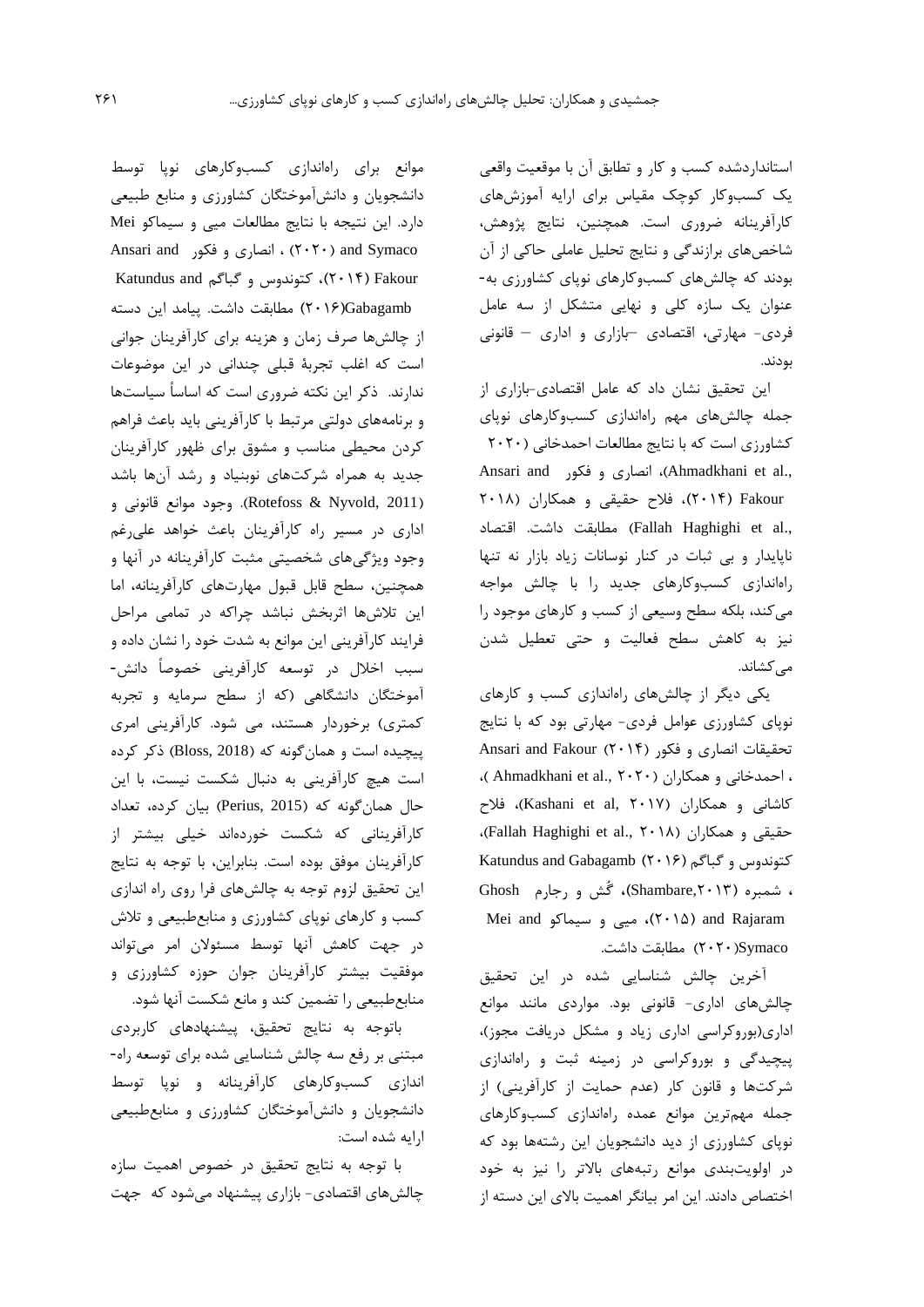و بازنگري سرفصلهاي دروس کشاورزي و منابعطبیعی انجام شود. همچنین، براي باال بردن سطح سواد و آگاهی فعاالن بخش کشاورزي و منابعطبیعی به معرفی محصوالت و خدمات اين نوع کسبوکارهاي نوپا اقدام شود.

با توجه به نتايج تحقیق در خصوص چالشهاي اداري- قانونی پیشروي دانشجويان مورد مطالعه پیشنهاد می شود که نسبت به ساده و هموار کردن قوانین پیچیده و بروکرواسی ادراي به ويژه در خصوص ثبت شرکتها و مشخص کردن متولی دولتی مشحص و حامی حوزه کسبوکارهاي نوپاي کشاورزي و منابع- طبیعی در دو سطح وزارت عتف و وزارت جهاد کشاورزي اقدامات الزم صورت گیرد.

برقراري و ايجاد ارتباط دوجانبه دانشگاهها و دانشکدههاي کشاورزي و منابعطبیعی با بخش خصوصی، اراية مشوقهاي مناسب مادي و معنوي به دانشجويان و دانشآموختگان کشاورزي مثل وامهاي قرضالحسنه با بهره کم، اختصاص سرمايه براي تاسیس کسبوکارهاي نوپاي کشاورزي و منابعطبیعی بهوسیلة دانشجويان و حمايت مراکز کارآفرينی و پارکهاي هاي علم و فناوري از اين کسبوکارهاي نوپا و کمک به تجاريسازي دستاوردهاي کارآفرينانه دانشجويان براي کاهش ريسک آنها اقدامات الزم صورت پذيرد. با توجه به نتايج تحقیق در خصوص چالشهاي

فردي- مهارتی پیشروي دانشجويان مورد مطالعه پیشنهاد می شود که با ديدي فرارشتهاي، آموزشهاي کارآفرينانه در طراحی الگوي آموزشی به طراحی مجدد

### **REFERENCES**

- 1. Ahmadkhani, I., galavandi, H., & Mohajeran, B. (2020). Identifying and Ranking the Barriers of Students' Entrepreneurship in Higher Education System (From the Viewpoint of Faculty Members of Zanjan University). *Strategic Management Studies of National Defense Studies*, 9(37), 305-330. doi: DOR:20.1001.1.24234621.1398.9.37.12.3. (In Farsi).
- 2. Ansari, M.T., & Fakour, B. (2014). A Survey on Contextual Barriers to Business Startup by Iranian Graduates, *Quarterly Journal of Research and Planning in Higher Education* 20(2). 117-141. (In Farsi).
- 3. Bakan, S., Jahanian, R., & Irannejad, P. (2020). Sustainable Entrepreneurship Devehopement Mechanisms in Educational Systems and Orientations, *Iranian Journal of Agricultural Economics and Development Research*.51 (3), 449-512. (In Farsi).
- 4. Blank, S. (2012). How to Build a Great Company, Step by Step*,* the CommonWealth Club of California? 14 August 2012. Available at https://www.commonwealthclub.org/events/2012-08-14/steve-blank-howbuild-great-company-step-step
- 5. Blass, E. (2018). Developing a curriculum for aspiring entrepreneurs: What do they really need to learn? *Journal of Entrepreneurship Education*, *21*(4), 1-14.
- 6. Boldureanu, G., Ionescu, A. M., Bercu, A. M., Bedrule-Grigoruță, M. V., & Boldureanu, D. (2020). Entrepreneurship Education through Successful Entrepreneurial Models in Higher Education Institutions. *Sustainability*, 12(3), 1267.
- 7. Bosma, N., Hill, S., Ionescu-Somers, A., Kelley, D., Levie, J., & Tarnawa, A. (2020). GEM—Global Entrepreneurship Monitor. GEM: London, UK.
- 8. Fallah Haghighi, N., Mahmoudi, M. & Bijani, M. (2018). Barriers to Entrepreneurship Development in Iran's Higher Education: A Qualitative Case Study, *Interchange*, 49, 353. https://doi.org/10.1007/s10780- 018-9330-9.
- 9. Ghosh, N.B., & Rajaram, G. (2015). Developing emotional intelligence for entrepreneurs: The role of entrepreneurship development programs. *South Asian Journal of Management*, 22(4), 85-100.
- 10. Hajimirrahimi, S.D., Mokhber Dezfooli, A., Gholami, H., Akbari, M. & Noroozi, A. (2015). Investigating the approaches for development of student's entrepreneurial capabilities in agricultural scientific-applied courses (Case study: Imam Khomeini Higher Education Center (ihec), *Iranian Journal of Agricultural Economics and Development Research*, 46 (2), 217-231. (In Farsi).
- 11. Hosseinpoor, A., & Rezaie. (2011). Investigating the attitude of agricultural students towards entrepreneurship, *Journal of Entrepreneurship Development*, (3), 4(10).135-153. (In Farsi).
- 12. Kashani, T., Rasouli, M., & Solymanpour, M.R. (2017). Examine the Factors Affecting Entrepreneurial Skills of Agricultural Students in Technical and Vocational University of Tehran, Agricutural extension and education research, 10(1), 53-64. (In Farsi).
- 13. Katundu, M. A., & Gabagambi, D. M. (2016). Barriers to business start-up among Tanzanian university graduates: evidence from the University of Dar-es-salaam. *Global Business Review*, *17*(1), 16-37.